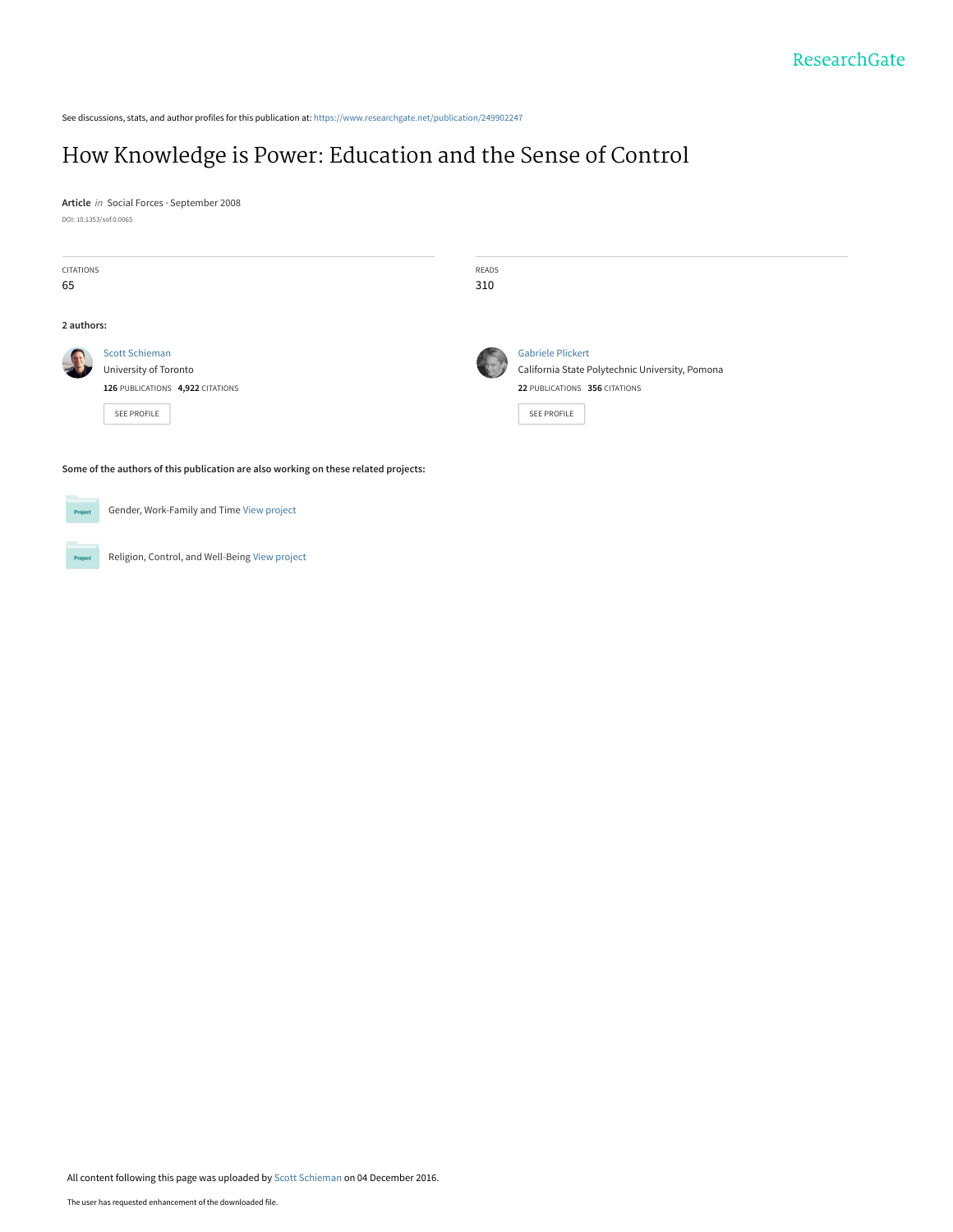

# **PROJECT MUSE®**

## How Knowledge is Power: Education and the Sense of Control

Scott Schieman, Gabriele Plickert

Social Forces, Volume 87, Number 1, September 2008, pp. 153-183 (Article)

Published by Oxford University Press *DOI: https://doi.org/10.1353/sof.0.0065* 



**→** For additional information about this article https://muse.jhu.edu/article/255171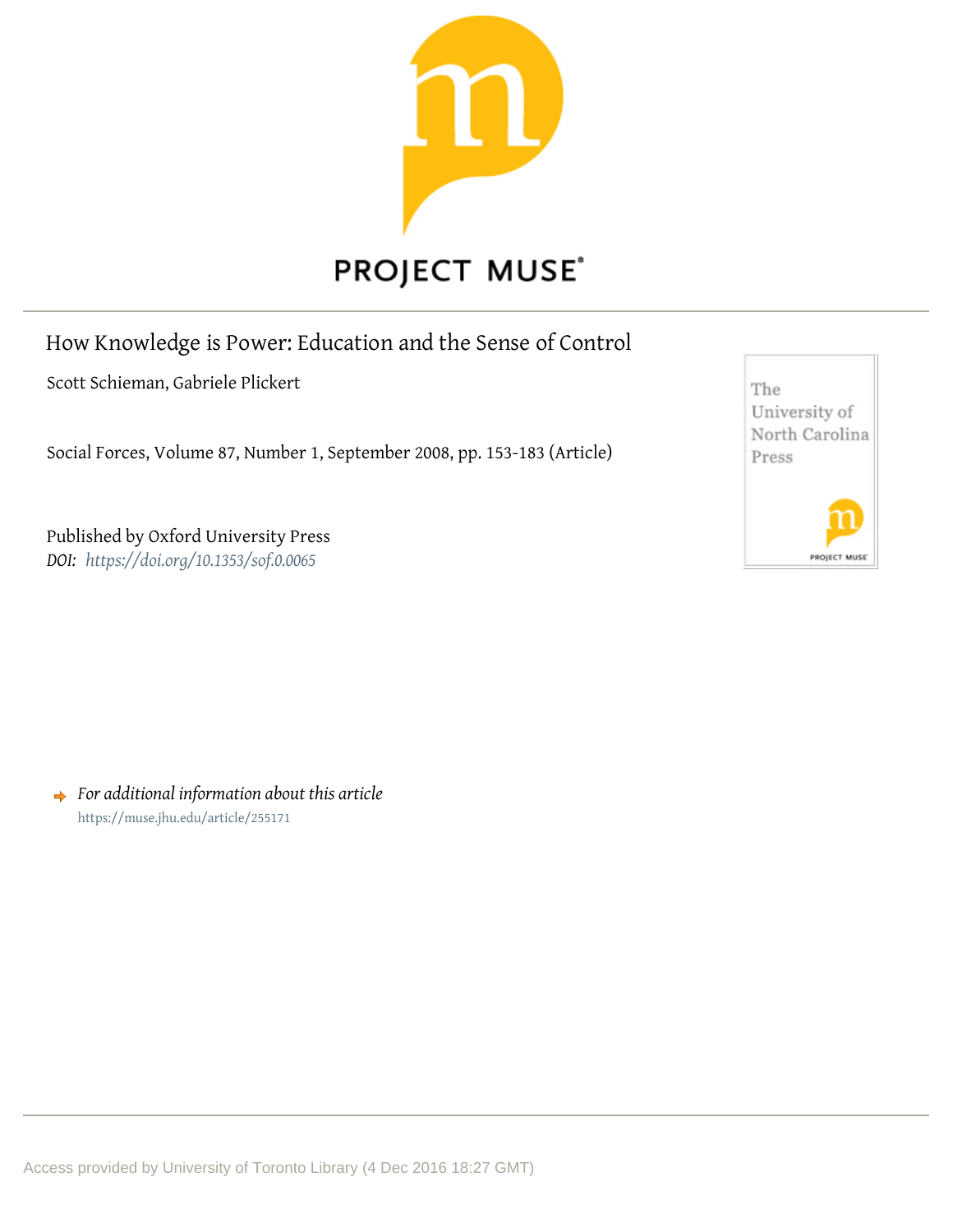## **How Knowledge is Power: Education and the Sense of Control**

Scott Schieman, *University of Toronto* Gabriele Plickert, *University of Toronto*

> *Using data from a 2005 nationally representative survey of working adults residing in the United States, we show that education is associated positively with a sense of personal control. The well-educated have higher status occupations which include higher levels of schedule control, challenging, interesting and enriching work, greater economic rewards and security, and a higher level of trust. Collectively, these patterns contribute substantially to the association between education and sense of control. We also observe that demanding work has a negative effect on sense of control, but this emerges only after adjusting for other higher status work conditions that correspond with demands. Our observations inform the integration of theoretical perspectives to describe education's benefits for personal and social functioning.*

This paper seeks to extend a tradition of sociological inquiry that has explored the ways that social-structural arrangements influence the inner lives of individuals, from Marx's (1983[1852]) description of workers' estrangement in the organization of production to contemporary research that catalogues the links between occupational conditions and dimensions of personal and social functioning (Kohn 1976; Kohn and Schooler 1969; Seeman 1967). The sense of control is one of those dimensions. Objective social conditions shape experiences with successes and failures that, in turn, contribute to generalized expectancies about personal control. Thus, perceived control represents a cognitive link between objective, social conditions and inner experience (Mirowsky and Ross 2003a). Efforts that lead repeatedly to failure foster fatalism or external attributions, thereby potentially undermining active problem-solving behaviors. Alternatively, actions that yield success

*A grant from the National Institute of Occupational Safety and Health at the Centers for Disease Control supports this study (R01 OH008141; Scott Schieman, P.I.). We wish to thank John Mirowsky and Ron Gillis for their feedback on earlier versions of this manuscript. We also thank Robert Hauser and members of the Center for Demography and Aging at the University of Wisconsin for their helpful insights. Direct correspondence to Scott Schieman, Department of Sociology, 725 Spadina Ave., University of Toronto, Toronto, ON M5S 2J4 Canada. Phone: (416) 946-5905; Fax: (416) 978-3963. E-mail: scott.schieman@utoronto.ca.*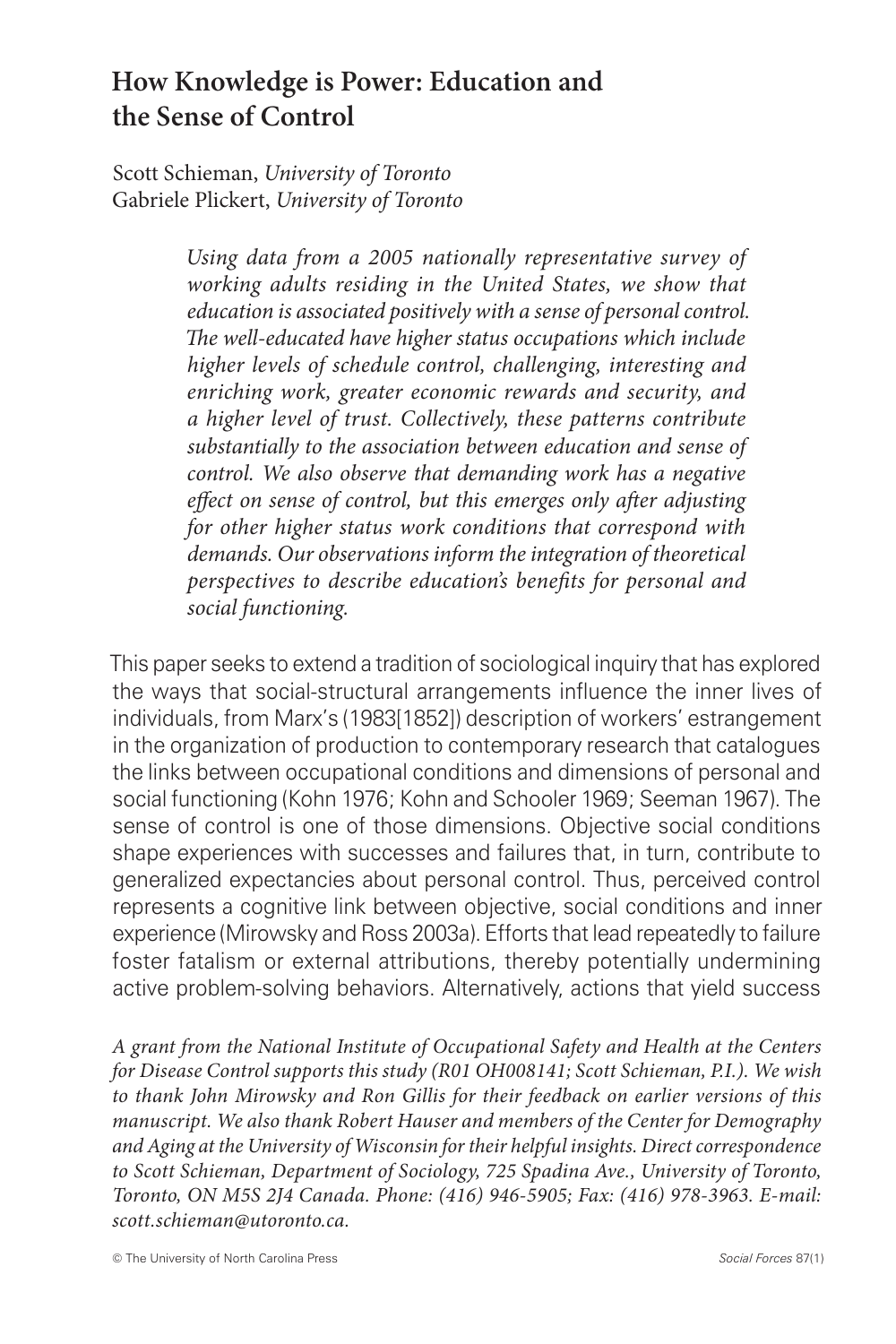promote the attribution of outcomes to internal sources which fosters active problem-solving (Thoits 1994; Wheaton 1985).

Although most Americans tell survey researchers that they have a high sense of control, substantial social variation exists in the population (Mirowsky and Ross 2003a, 2003b). In particular, education emerges as one of the potentially important socioeconomic conditions that increase personal control (Ross and Sastry 1999). However, in his broad review of the psychosocial effects of education, Pallas (2000:519) has urged researchers to further explicate the social "factors that intervene" in the association between education and the sense of control. To address this gap, we examine the ways that occupation, work conditions, economic conditions and the sense of trust contribute to education-based patterns in the sense of control. We select these as focal explanations because of their connection to theoretical views of education as a source of inequality, human capital and social and economic resources.

People who report a high sense of control claim that, in general, they determine the positive and negative events and outcomes in their lives (Mirowsky and Ross 2003a). By contrast, individuals with a low sense of control cluster at the other end of the continuum, experiencing higher levels of powerlessness and the perception that chance, luck, fate or powerful others dictate the direction of their lives (Ross and Sastry 1999). The sense of control shares conceptual terrain with other constructs, including mastery, self-efficacy, internal locus of control, personal autonomy and instrumentalism (Rotter 1966; Seeman 1967; Wheaton 1985). Studies document that the sense of control is associated negatively with depression, anxiety, anger, poor self-rated health and impaired physical functioning (Mirowsky and Ross 2003a, 2003b). According to stress process theory, the sense of control is a resource that individuals draw upon to avoid or cope with stressors (Pearlin 1999). A high sense of control bolsters resilience to adversities, enabling individuals to learn and enact more flexible problem-solving methods (Thoits 1994). By extension, stressors often have less deleterious health consequences among people who possess a high sense of control. Thus, given the significance of the sense of personal control for individuals' health and well-being, it is essential to document and describe the social-structural arrangements that influence the possession of this critical personal resource.

#### **Theoretical Framework**

While the positive association between education and the sense of personal control is well-established, the effect appears to remain statistically significant *net* of ascribed statuses and work conditions (Ross and Wright 1998). We seek to build off of this prior research by accounting for a more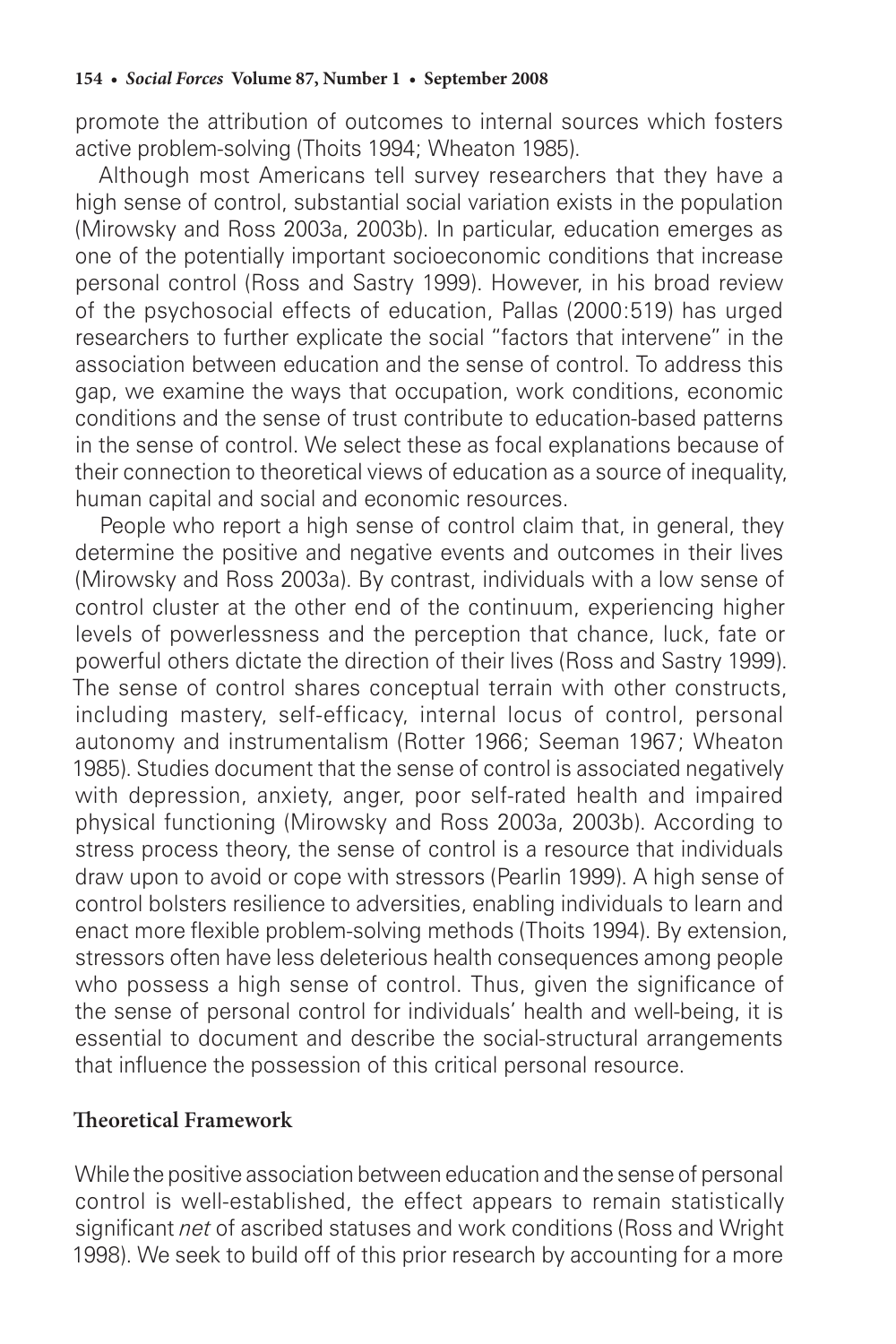comprehensive set of potential explanatory conditions described below. Two theoretical views – allocation and socialization – provide a broad framework for understanding the mechanisms that link education and personal control (Bidwell 1989; Pallas 2000). Allocation theory identifies the ways that education provides access to higher status workplace positions and conditions (Kerckhoff 1976; Mirowsky and Ross 2003b). By contrast, socialization theory identifies the ways that education enhances personal attributes, psychosocial resources, and values (Pallas 2000); it builds off of Human Capital theory, which posits that educational rewards extend beyond pecuniary benefits to psychosocial outcomes (Becker 1993). In the sections that follow, we outline the ways that each of these views contributes to potential explanations for the association between education and the sense of personal control and the predictions of the resources vs. stress of higher status hypotheses; Figure 1 illustrates these proposed interrelationships.

#### *The Allocation View of Education and the Implications for the Sense of Control*

The allocation view underscores the ways that educational attainment sifts and sorts individuals into different occupational and economic conditions – and, in turn, these conditions tend to enhance a sense of personal control. According to Hunter (1988:753), "educational credentials are convenient markers for employers of the suitability of potential employees for jobs at different levels of autonomy, responsibility, or self-direction." Education confers credentials that supplement the extrinsic rewards of better-paying work (Ross and Sastry 1999), and, for many, symbolize character traits that are highly valued in the labor market such as competence, potential, and persistence (Becker 1993; Spence 1974). Thus, gatekeepers in the occupational structure impute attributes to the well-educated that foster opportunities for accruing status (Collins 1979; Kingston, Hubbard, Lapp, Schroeder and Wilson 2003).

As a central source of status allocation, education differentially exposes individuals to occupational and workplace inequalities over the lifecourse (Pallas 2003; Ross and Wright 1998). The well-educated are more likely to participate in the labor force, have higher levels of occupational status, achieve higher levels of earnings and wealth, and experience a faster ascendancy through the occupational ranks (Grusky and DiPrete 1990; Kerchkhoff, Raudenbush, and Glennie 2001; Sewell and Hauser 1975). In turn, individuals in professional occupations tend to enjoy greater schedule control, greater job authority, and more challenging, interesting, and enriching work (Kohn 1976; Kohn and Schooler 1982; Ross and Reskin 1992; Ross and Wright 1998; Schieman, Kurashina and Van Gundy 2006). Kohn and his colleagues have documented the effects of class variations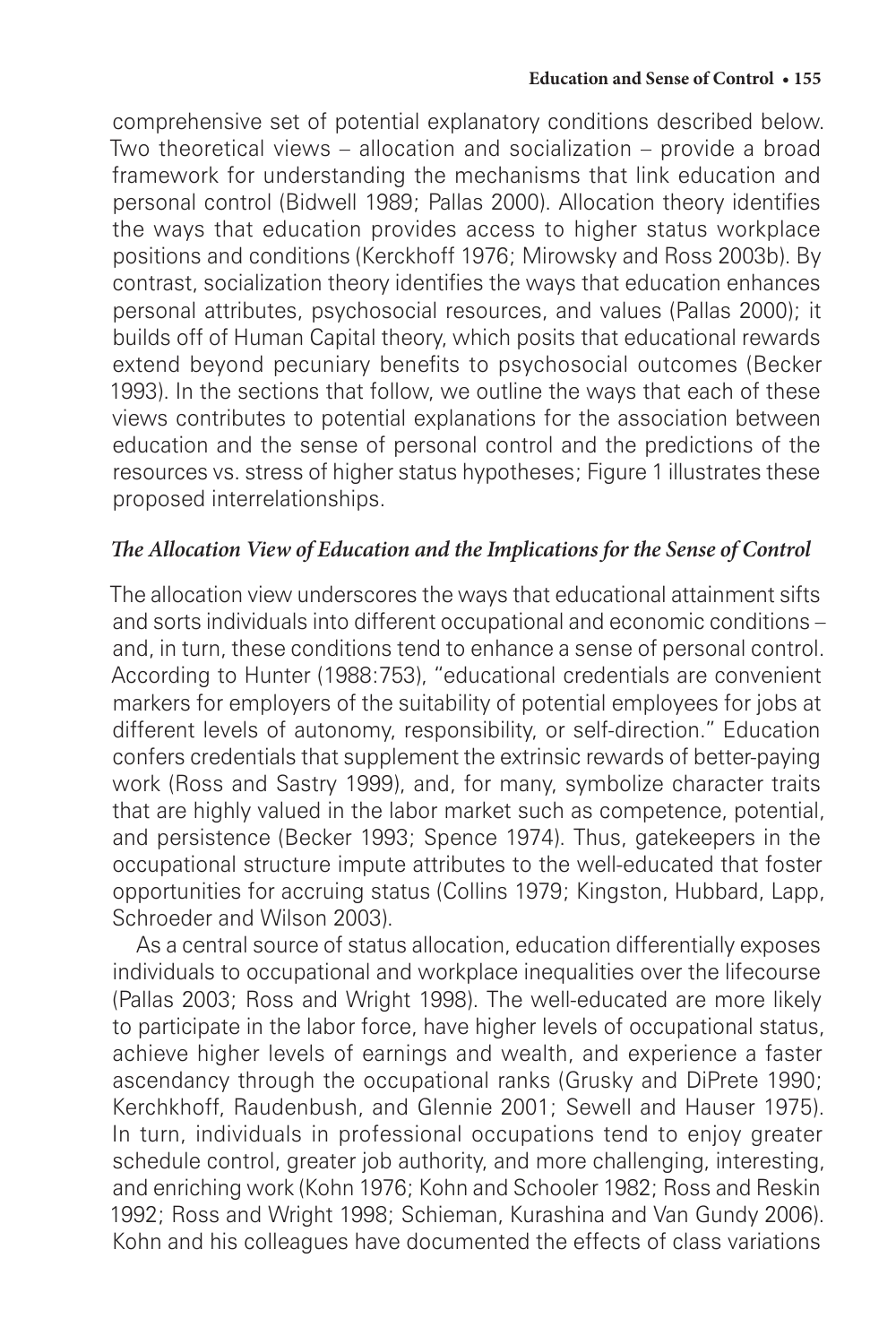



Note:  $R = Resource$ ,  $S = Stressor$ Note: R = Resource, S = Stressor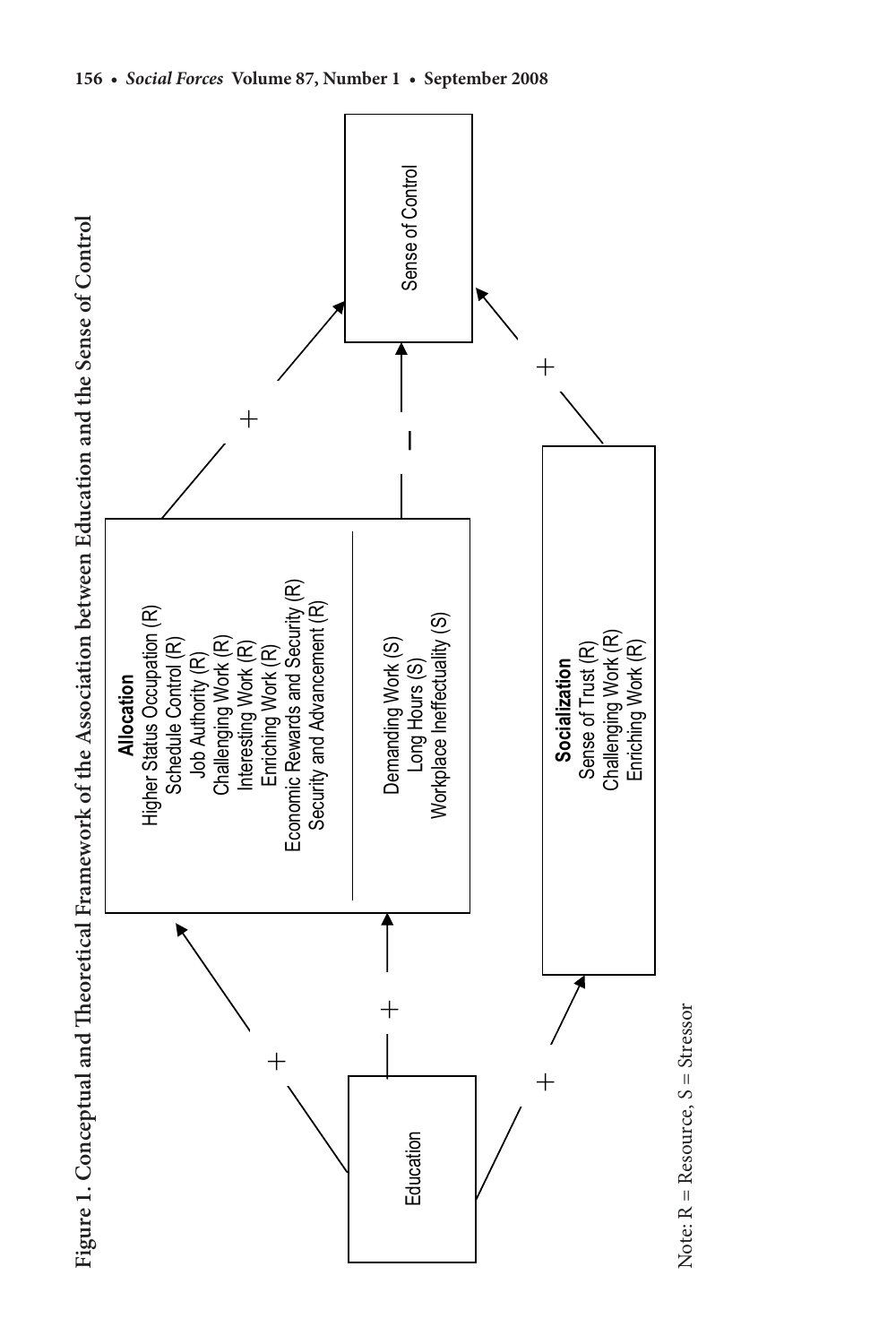in these work conditions on personal and social values and orientations (Kohn 1976; Kohn and Schooler 1969, 1973, 1982; Miller, Schooler, Kohn and Miller 1979). One of their conclusions is that individuals of higher social class are more "self-directed" in work and nonwork domains.

In addition to occupation- and work-based inequalities, the allocative theory of education identifies the importance of economic conditions (Pallas 2003). While much is known about the economic rewards associated with education and high status jobs, the role of economic security remains unclear. The lack of economic security – or economic hardship – involves difficulties meeting basic needs of housing, clothing, food, transportation and medical expenses, and not having sufficient money left over at the end of the month. Economic hardship is one of the most pernicious stressors that can erode the sense of personal control (Mirowsky and Ross 2003a; Pudrovska, Schieman, Pearlin and Nguyen 2005), but the well-educated tend to have greater economic security (Mirowsky and Ross 2003b). Here, we seek to assess if greater economic security among the well-educated contributes to their higher levels of personal control.

Collectively, these ideas about the allocation-related benefits of educational attainment contribute to the *resources of higher status*  hypothesis: Education is associated *positively* with the sense of personal control because the well-educated tend to have higher status occupations with greater schedule control, job authority, economic rewards and security, and opportunities for advancement. Moreover, the well-educated are often incumbents in challenging, interesting, and enriching work environments. As Figure 1 suggests, taking these conditions into account should explain why education is associated positively with the sense of control.

Thus far, we have outlined theoretical perspectives and empirical evidence about the benefits implied by the allocation view of education. However, we suspect that not all elements of the allocation view of education and its link to higher status work conditions are necessarily beneficial – there may be "costs" associated with higher status work. In particular, we argue that the well-educated are exposed to higher levels of some workplace conditions that function as stressors, such as demanding conditions, long hours and having to deal with workplace incompetence. In turn, these conditions may slightly offset the otherwise positive association between education and the sense of control. We refer to this class of effects as the *stress of higher status* hypothesis.

There is little doubt that higher status work conditions afford many personal, social and economic advantages. Yet, as Coser (1974) has observed, work is a "greedy institution" that extracts time, effort and attention from individuals – particularly workers in higher status positions (Hodson 2001). Paradoxically, then, several of the higher status occupation and work conditions that we have described as having a positive influence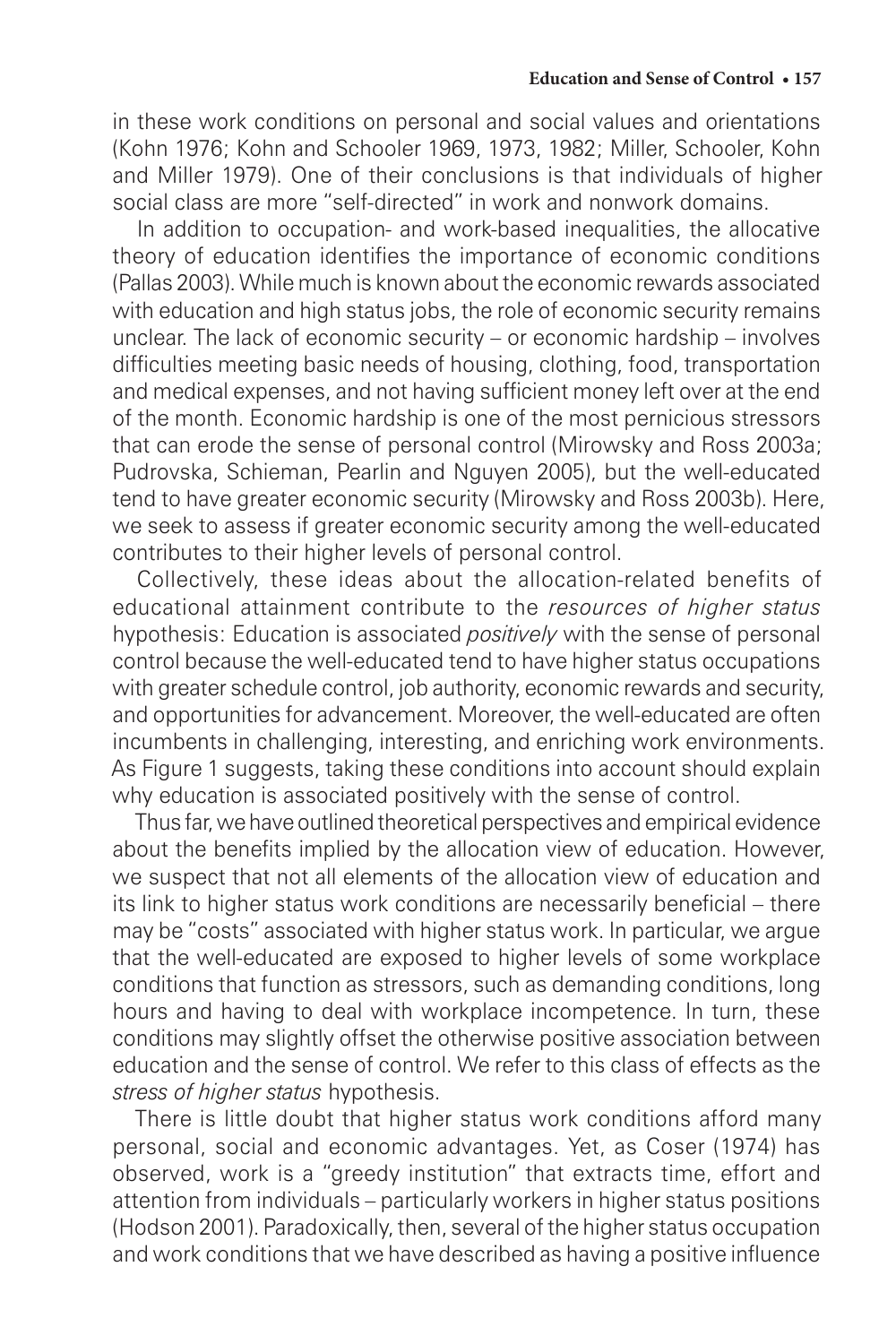on the sense of control (e.g., professional occupations, job authority, challenging work) are themselves associated with more demanding work conditions (Schieman et al. 2006). Not only do workers in professional jobs tend to have more job demands and work longer hours, but they are also more likely to feel "overworked." (Jacobs and Gerson 2004) In addition to demanding contexts, problematic relationships are among the most central sources of stress for workers in higher status positions (Hodson 2001). Although work environments often provide supportive bonds that improve well-being and organizational commitment, the frequency of problematic relations makes the workplace one of the most interpersonally frustrating role contexts (Fitness 2000). Specifically, we argue that ineffectuality in the workplace – in which one's fellow workers perform their duties in an incomplete manner – likely erodes the sense of control because it contributes to role ambiguity or overload (Pearlin 1999). Higher status jobs often involve greater accountability and involvement in organizational outcomes, so ineffectuality may be especially problematic for workers in higher status roles (Mirowsky and Ross 2003b).

In sum, the stress of higher status view implies that job demands, long hours and workplace ineffectuality may offset the benefits touted by the resources of higher status view. We formally test the *stress of higher status*  hypothesis by asserting that the well-educated tend to have more job demands, work longer hours and have greater exposure to workplace ineffectuality. We also suspect that these conditions are associated with lower levels of the sense of control. By extension, statistical adjustments for these conditions should *suppress* the positive association between education and the sense of control. In the case of job demands, we have observed that demanding conditions contain both higher status *and* stressful elements that have counterbalancing effects on personal control. After these higher status elements of work are taken into account in our models, we suspect that job demands will be associated negatively with the sense of control. That is, adjusting for higher status aspects leaves elements of demanding work that may be related to role overload, ambiguity and uncertainty or unpredictability (Pearlin 1999).

#### *The Socialization View of Education and the Implications for the Sense of Control*

The socialization view of education posits that education shapes social values (Pallas 2000) and provides individuals with human capital (Becker 1993). Trust is a core social value and feature of social capital (Coleman 1988; Putnam 2000). Individuals with a generalized sense of trust believe that people tend to be fair, honest, and helpful – they have *faith in people* (Rosenberg 1956). At the other end of the continuum, "misanthropy"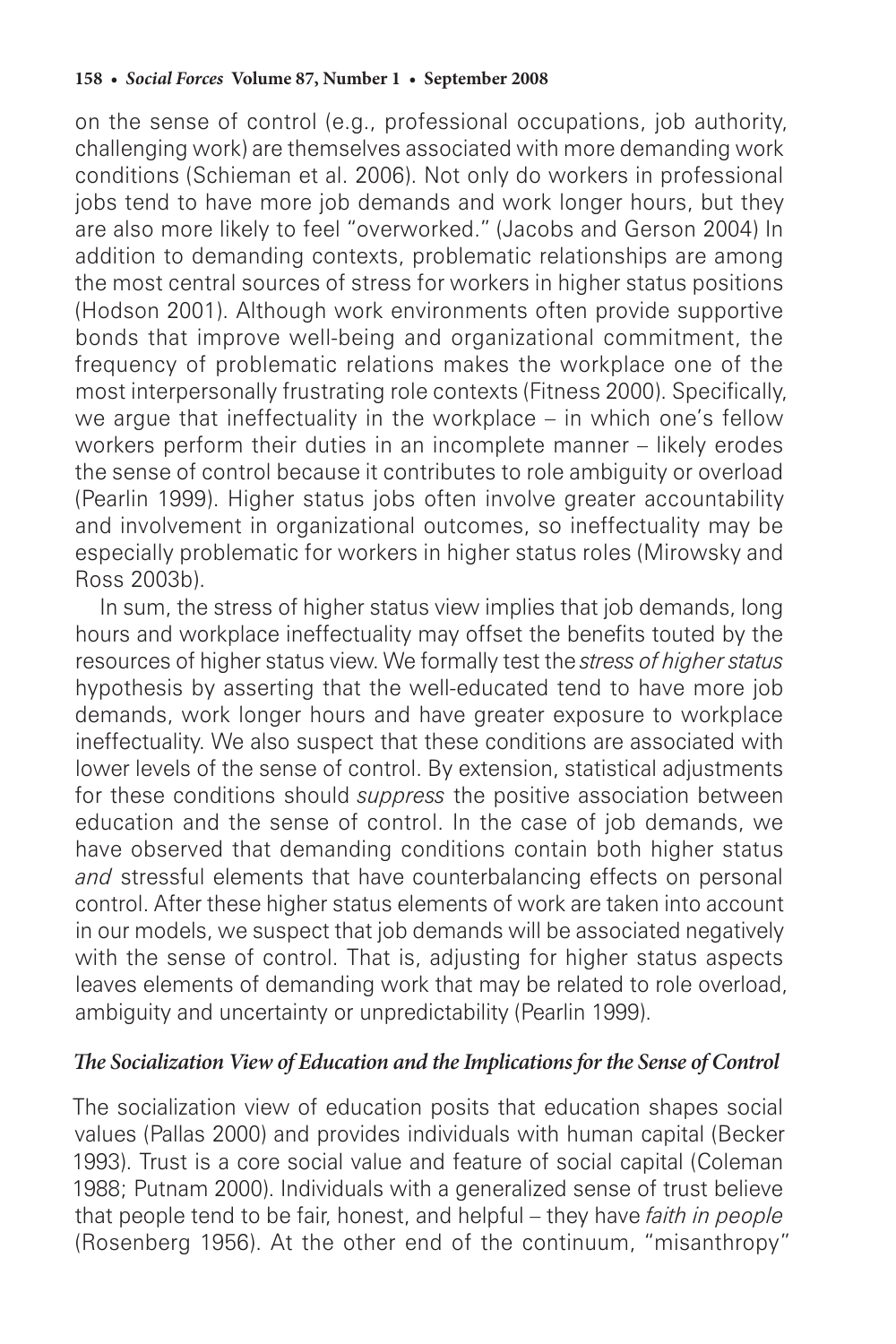involves the view of others as dishonest, unhelpful and selfish (Smith 1997). Applying the resources of higher status ideas, we propose that the sense of trust should contribute to the positive association between education and the sense of control if two patterns exist: (1. education is associated positively with the sense of trust; and (2. trust is associated positively with the sense of personal control (see Figure 1).

There is sound theoretical and empirical evidence to support the positive association between education and trust. From a socialization perspective, educational attainment is a critical step toward the experience of connections between one's own actions and outcomes (Ross and Sastry 1999; Wheaton 1985). In these processes, education contributes to a form of social instrumentalism in which one learns more effective communication skills; over time, these conditions foster deeper, enduring social orientations that favor trust over mistrust (Kohn and Schooler 1969; Mirowsky and Ross 2003b). This does not imply that the well-educated possess a naïve trust in *everyone*, irrespective of context, but rather that the psychosocial benefits of advanced schooling tend to enhance an effective set of socioemotional skills that help people solve interpersonal problems and challenges (Kingston et al. 2003; Pallas 2000). Moreover, the possession of a generalized sense of trust reduces the uncertainty and unpredictability about the actions of others, and reinforces the perception that others are dependable (Rotter 1980).

Mistrust of others reflects social isolation and a central source of alienation. In his conceptual specification of "locus of control," Rotter (1966:263) observed that "the alienated individual feels unable to control his own destiny." Alienating conditions can diminish one's sense of personal confidence and esteem (Jones, Couch and Scott 1997). Moreover, mistrust can fuel a sense of personal powerlessness and erode feelings of personal control (Seeman 1967). People who possess a sense of trust may be less controlling of others, and, ultimately, more effective at drawing upon a more diverse set of relations to create more supportive learning environments at work (Hodson 2001).

As Figure 1 illustrates, challenging and enriching work may reflect elements of both the allocation *and* socialization views of education. This proposition derives from the contention that challenging and enriching work environments are, by definition, work role conditions in which learning and personal development occur. According to Ross and Sastry (1999:377): "Education develops the ability to solve problems… and the ability to solve problems increase control over events and outcomes in life." As we described in the allocation view of education, the well-educated tend to find themselves in jobs with more challenging and enriching work. These conditions provide opportunities for individuals to learn the extent that their choices, efforts, and actions correspond with personal achievements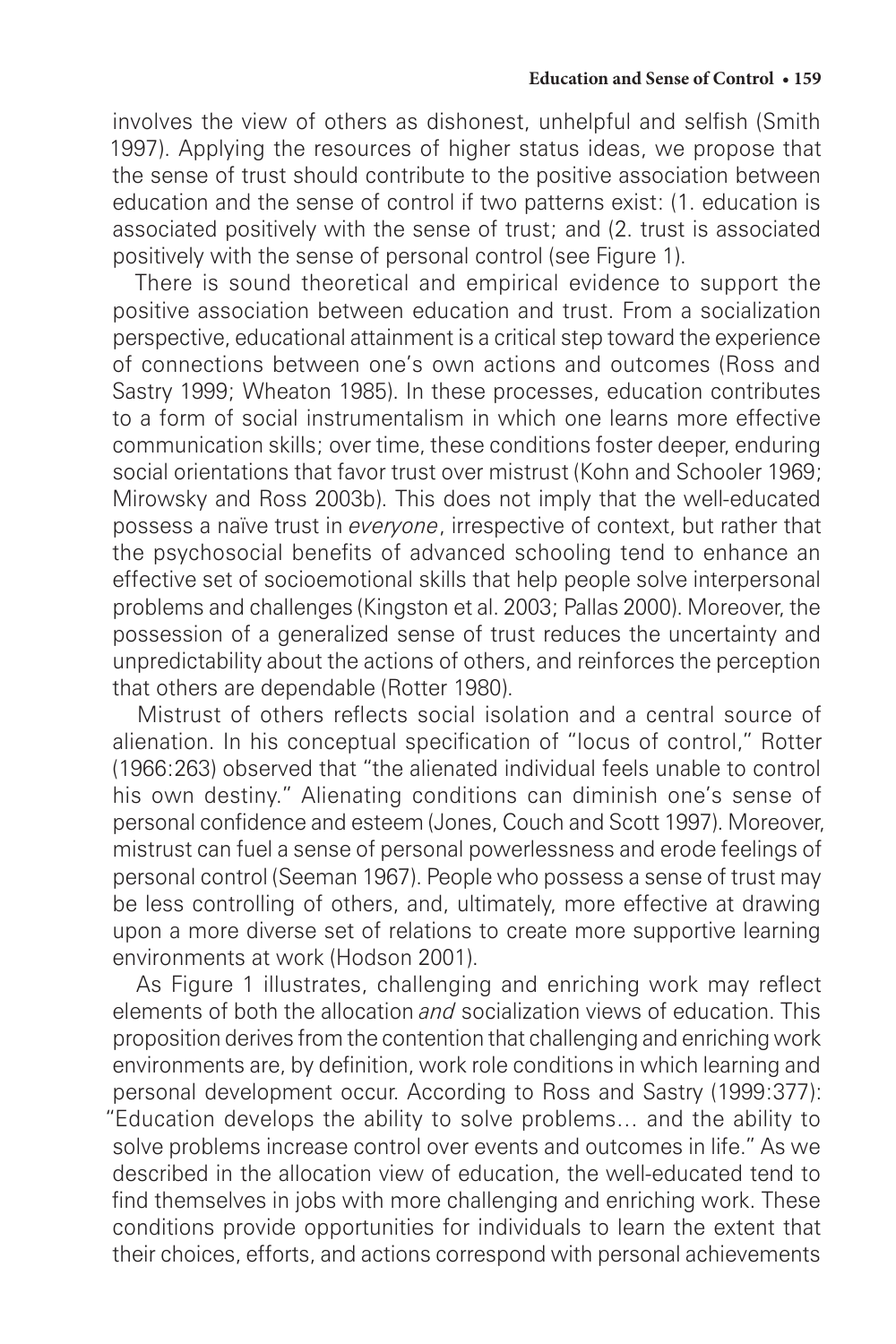and failures (Mirowsky and Ross 2003b; Seeman 1967). In turn, they are more likely to encounter opportunities where they can deploy and develop socioemotional skills to manage and adapt to interpersonal problems and challenges (Pascarella and Terenzini 1991). Collectively, these ideas imply that any observed mediating effects of challenging and enriching work – in addition to reflecting allocation processes described above – also likely represent *socialization* processes.

## *Summary of Hypotheses*

As illustrated in Figure 1, we expect to document a positive association between education and the sense of personal control and then explore potential reasons for it. The *resources of higher status* hypothesis proposes that the well-educated tend to have professional jobs with more schedule control, job authority, challenging and enriching work, job security and advancement opportunities, economic rewards, and financial security; moreover, the well-educated also tend to have a stronger generalized sense of trust. Collectively, these conditions are hypothesized to contribute to the positive association between education and the sense of control. By contrast, the *stress of higher status* hypothesis proposes that the well-educated are exposed to more job demands, longer hours and greater responsibility for dealing with workplace ineffectuality – these workplace conditions are known to erode the sense of personal control. By extension, then, we suspect that these conditions should offset slightly the otherwise positive association between education and the sense of control.

## **Methods**

## *Sample*

The data derive from the 2005 Work, Stress and Health survey that used telephone interviews with 1,800 adults in the 50 United States.1 Eligible participants are 18 years of age or older and participating in the paid labor force. Interviews were conducted in English, so participants had to be sufficiently fluent in order to complete the interview. We successfully interviewed 70.8 percent of eligible respondents for the full sample. The age range of the sample is 18 to 94, with a mean of 43.511 (Std. Dev.  $= 13.205$ ). The sample characteristics are similar to those of working adults in other national datasets such as the 2000 U.S. Census, the 2002 National Survey of the Changing Workforce, and the 2005 American Community Survey. Using the ACS data, we weighted analyses to achieve conformance with the United States population in terms of sex, age, race, marital status and occupation.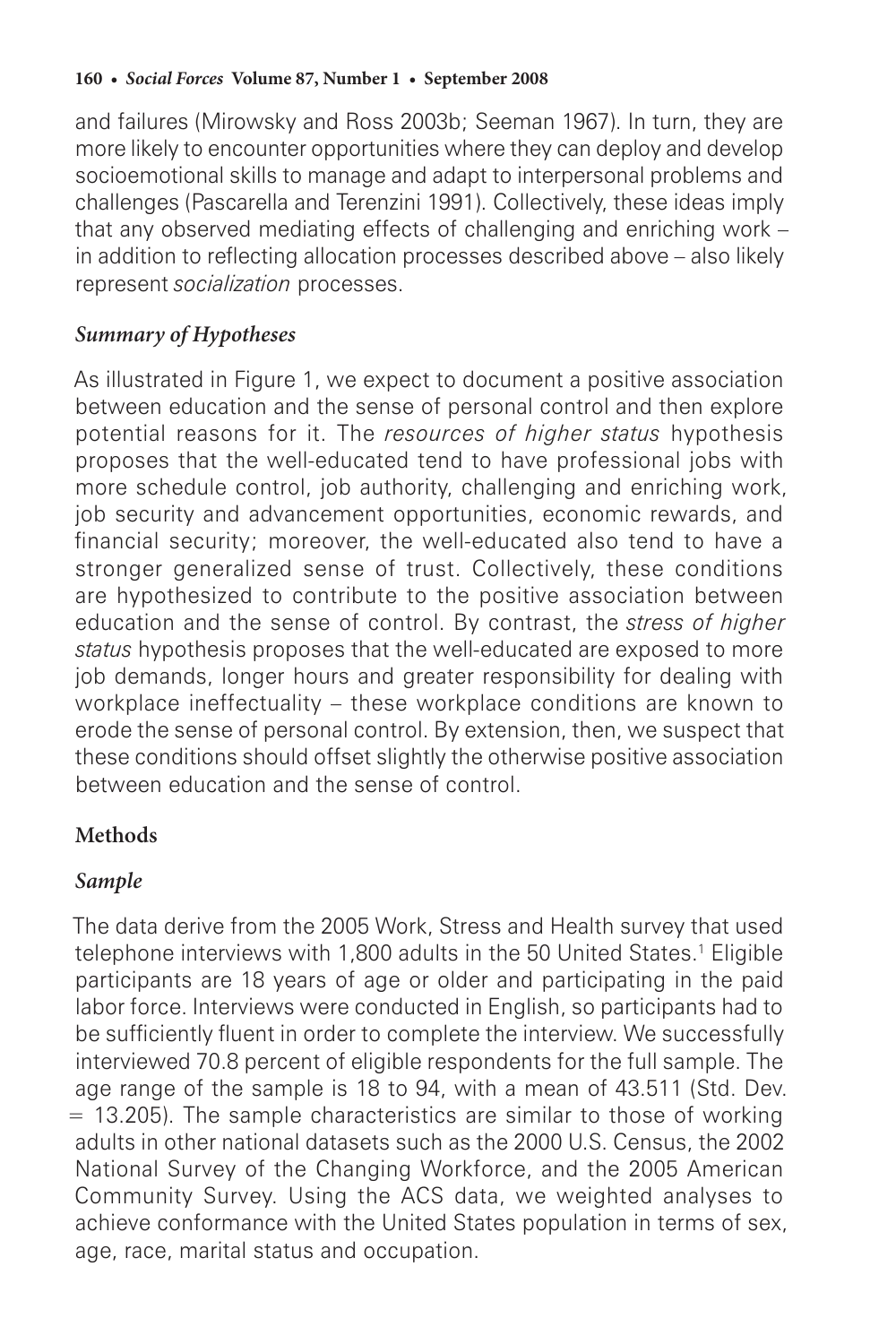#### *Focal Measures*

#### *Sense of Control*

We use Mirowsky and Ross's (2003a)  $2 \times 2$  index of the sense of personal control. It asks participants to report their level of agreement or disagreement with the eight statements; there are two statements in each of the four categories. Statements that measure the level that individuals claim control over good outcomes include: (1. "I am responsible for my own successes," and (2. "I can do just about anything I really set my mind to." Items that measure claims of control over bad outcomes include: (3. "My misfortunes are the result of mistakes I have made," and (4. "I am responsible for my failures." Items that assess the extent that individuals deny control over good outcomes are: (5. "The really good things that happen to me are mostly luck," and (6. "There's no sense planning a lot – if something good is going to happen it will." The last two statements measure the denial of control over bad outcomes: (7. "Most of my problems are due to bad breaks," and (8. "I have little control over the bad things that happen to me." Responses to statements 1 through 4 are coded "strongly disagree" (-2), "disagree" (-1), "neutral" (0), "agree" (1), and "strongly agree (2). Responses to statements 5 through 8 are coded "strongly disagree" (2), "disagree" (1), "neutral" (0), "agree" (-1), and "strongly agree (-2). We averaged responses; higher scores indicate a greater sense of control ( $\alpha = .512$ ).<sup>2</sup> This index has been widely used in other studies (Mirowsky and Ross 2003a, 2003b).

## *Education*

We asked participants, "What is the highest grade or year in school that you completed and got credit for?" Response choices are coded (0) "8th grade or less," (1) "some high school but did not graduate," (2) "high school graduate or GED," (3) "some college but no degree earned," (4) "Associate's Degree (2-year)," (5) "college graduate (BA or BS)," and (6) "post graduate-advanced degree (MA, Ph.D.)."

## *Occupation*

To assess occupation, we asked participants about the job title of the "main job at which you worked last week." This refers to the main place of employment. We also asked about main duties in order to more accurately code responses. Using the open-ended information provided, we coded responses into five main categories in accordance with the Bureau of Labor Statistics codes. These include: "managerial and professional specialty occupations," "technical, sales, and administrative support occupations," "service occupations," "precision production, craft, and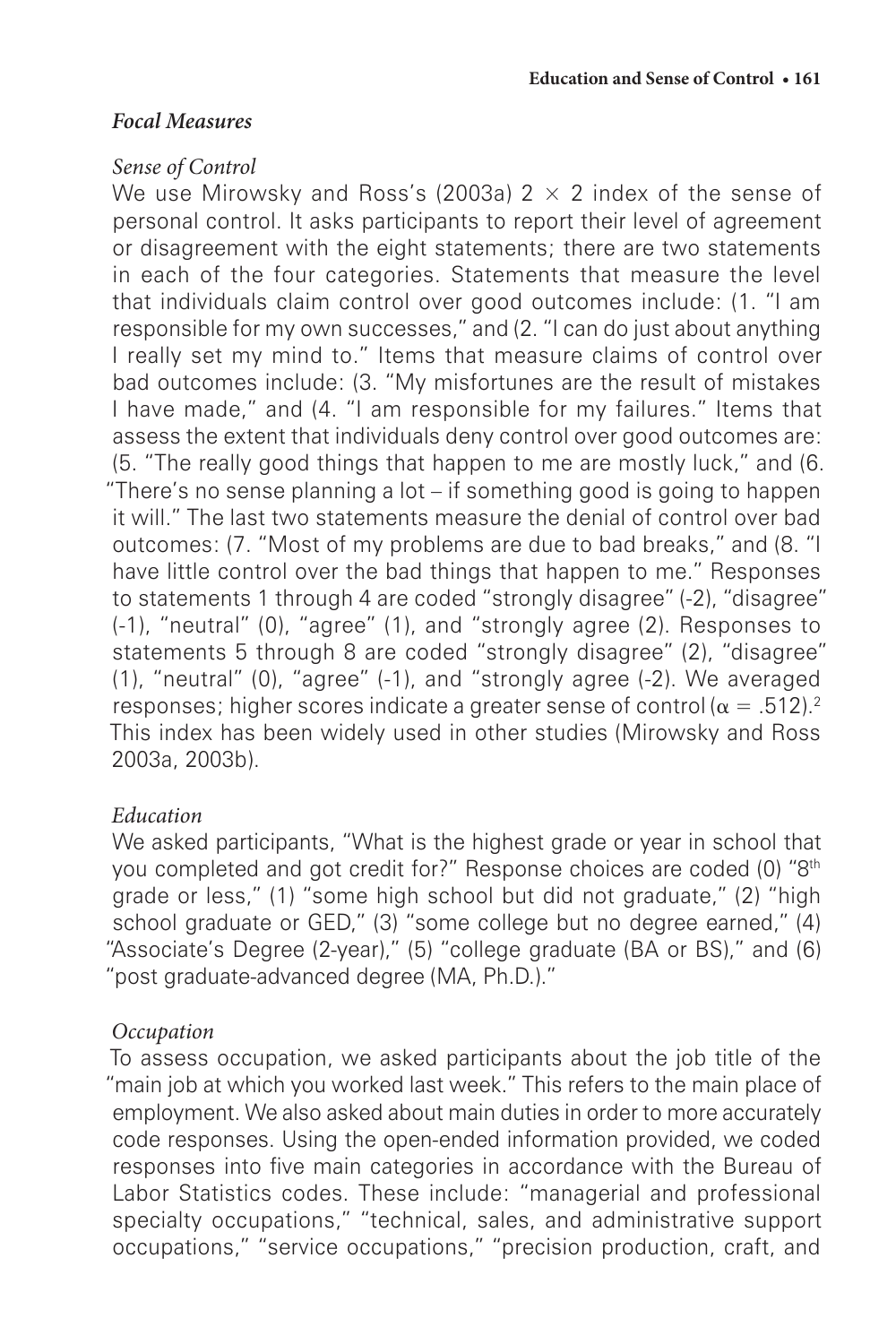repair occupations," and "operators or laborers." In regression analyses, we use the "managerial and professional specialty occupations" as the (omitted) contrast code.

#### *Work Hours*

We created a series of dummy codes for individuals working 40-49 hours per week, 50-59 hours per week, and 60 or more hours per week. In regression analyses we contrast these with the category of 39 or fewer work hours per week (the omitted category).

#### *Schedule Control*

One question asks participants about schedule control: "Who usually decides when you start and finish work each day at your main job? Is it someone else, or can you decide within certain limits, or are you entirely free to decide when you start and finish work?" We coded responses as "no schedule control" (0), "limited control" (1), and "full control" (2). In regression analyses, individuals with no schedule control are the omitted/ contrast category.

#### *Job Authority*

Four items ask: (1. Do you supervise or manage anyone as part of your job? (2. Do any of those people supervise anyone else? (3. Do you influence or set the rate of pay received by others? (4. "Do you have the authority to hire or fire others?" We coded "no" responses as 0 and "yes" as 1. These questions are similar to those used by Elliott and Smith (2004). To create the index, we summed responses; higher scores indicating more job authority.

## *Challenging Work*

To measure the level of challenging work, we asked participants: "How often do you have the chance to solve problems?" Response choices are "never" (1), "rarely" (2), "sometimes" (3), and "frequently" (4).

#### *Interesting Work*

One item assesses the level of interesting or stimulating work with the question: "How often does time feel like it is dragging at work?" Response choices are "never" (1), "rarely" (2), "sometimes" (3), and "frequently" (4). We reverse-coded the responses such that higher scores indicate more interesting or stimulating work.<sup>3</sup>

#### *Enriching Work*

We combined several items to create an "enriching work" index. The first item asks: "How often do you have the chance to learn new things?"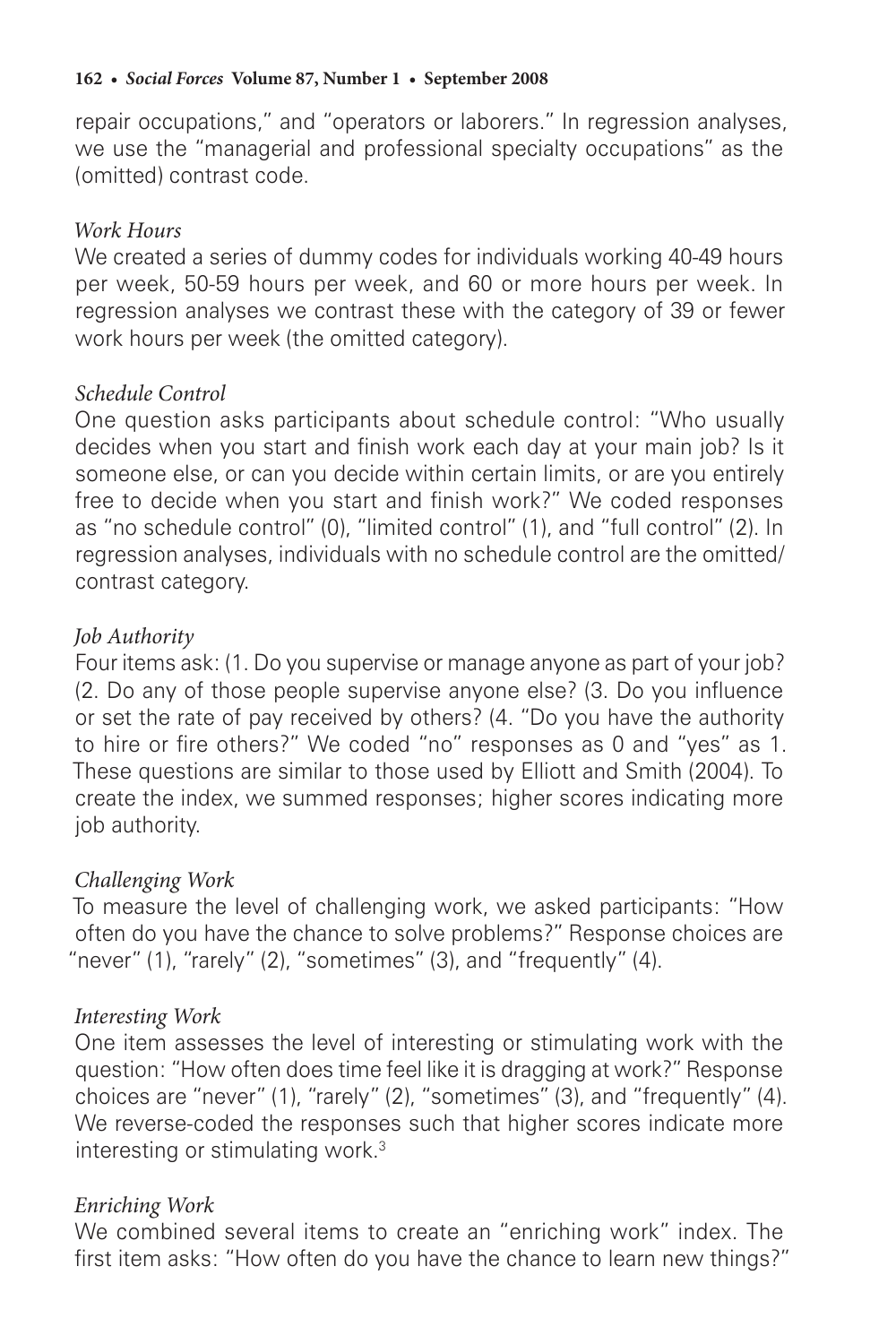Response choices are "never" (1), "rarely" (2), "sometimes" (3), and "frequently" (4). We also asked participants about the level of learning opportunities with the following: "In the past 30 days, has anyone at work given you positive feedback, guidance, or advice?" If participants reported "yes," then they were asked about the role-set source: "Was it a supervisor, someone you supervise, customer/client, coworker, or someone else at work?" Participants were able to choose multiple roleset sources and then describe the frequency that it occurred for each (1  $=$  rarely, 2 = sometimes, and 3 = frequently). We coded individuals who reported no experience with this in the past 30 days as 0. To create the index, we standardized and averaged these items; higher scores indicate more enriching work.

## *Job Advancement*

Participants were asked: "In the next 2 years, how likely are you to be promoted?" Response choices are "not at all likely" (0), "somewhat likely" (1), and "very likely" (2). Higher scores indicate more job advancement.

#### *Job Security*

One question asks participants: "In the next 2 years, how likely is it that you will lose your job or be laid off?" Response choices are "not at all likely" (0), "somewhat likely" (1), and "very likely" (2). We reverse coded this so that higher scores indicate more job security.

## *Job Mobility*

 Another item asks: "In the next 2 years, how likely is it that you will try to find a different job with another firm or organization?" Response choices are "not at all likely" (0), "somewhat likely" (1), and "very likely" (2). Higher scores indicate more job mobility.

## *Personal Income*

Income is assessed with the question: "For the complete year of 2004, what was your total personal income, including income from all of your paid jobs, before taxes?" Given the highly skewed nature of the distribution, we logged income in the regression analyses.

## *Demanding Work*

We asked participants about the level of demands in the workplace role-set with the following: "In the past 30 days, has anyone at work made too many demands on you?" If participants reported "yes," then they were asked about the role-set source: "Was it a supervisor, someone you supervise, customer/client, coworker, or someone else at work?" Participants were able to choose multiple role-set sources and then describe the frequency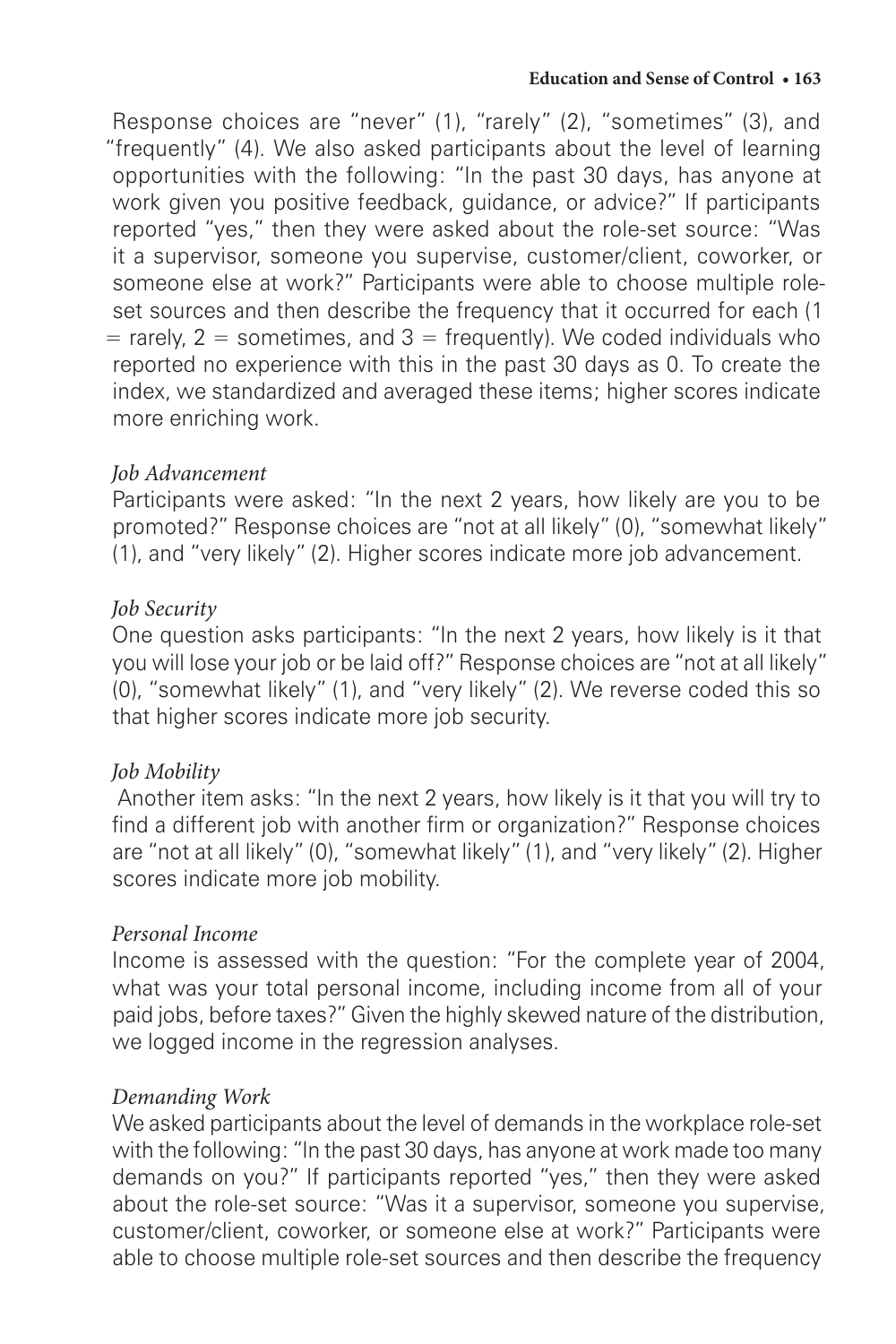that it occurred for each  $(1 = \text{rarely}, 2 = \text{sometimes}, \text{and } 3 = \text{frequently}).$ We coded individuals who reported no experience with this problem as 0. In addition, we also asked: "How often do the demands of your job exceed those doable in an 8-hour workday?" Response choices are  $1 =$  never, 2  $=$  rarely, 3 = sometimes, and 4 = frequently. We standardized all of the items and then averaged them to create the demanding work index; higher scores indicate more demands.

#### *Workplace Ineffectuality*

We asked participants about the level of workplace ineffectuality with the following: "In the past 30 days, has anyone at work not done the work that needed to be done or done it in a sloppy or incompetent way." If participants reported "yes," then they were asked about the role-set source: "Was it a supervisor, someone you supervise, customer/client, coworker, or someone else at work?" Participants were able to choose multiple role-set sources and then describe the frequency that it occurred for each  $(1 = \text{rarely}, 2 = \text{sometimes}, \text{and } 3 = \text{frequently})$ . We coded individuals who reported no experience with this problem as 0. We then summed the items to create the workplace ineffectuality index.

#### *Economic Security*

Several items assess economic hardship: "During the last year, how often did you… have trouble paying the bills," "not have enough money to buy food, clothes, or other household goods," "not have enough money to pay for medical care." Response choices are "never" (1), "rarely" (2), "sometimes" (3), and "frequently" (4). A fourth item asks: "How do your finances usually work out by the end of the month? Do you have (1) "a lot of money left over," (2) "a little money left over," (3) "just enough to make ends meet," or (4) "not enough to make ends meet." We reverse-coded and averaged the four items to create the economic security index such that higher scores indicate more security (or less economic hardship) ( $\alpha = .81$ ).

#### *Trust*

To assess levels of trust, we asked three commonly used questions that have appeared in the General Social Survey since 1972 (Rosenberg 1956; Smith 1997). The first asks: "In general, do you think most people would try to take advantage of you if they got the chance, or would they try to be fair?" Response choices are coded as "take advantage" (-1), "it depends/ unsure" (0), and "try to be fair" (1). The second question asks: "In general, would you say that most people can be trusted or that you can't be too careful in dealing with people?" Response choices are coded as "can't be too careful" (-1), "it depends/unsure" (0), and "trusted" (1). The third question asks: "In general, would you say that most of the time people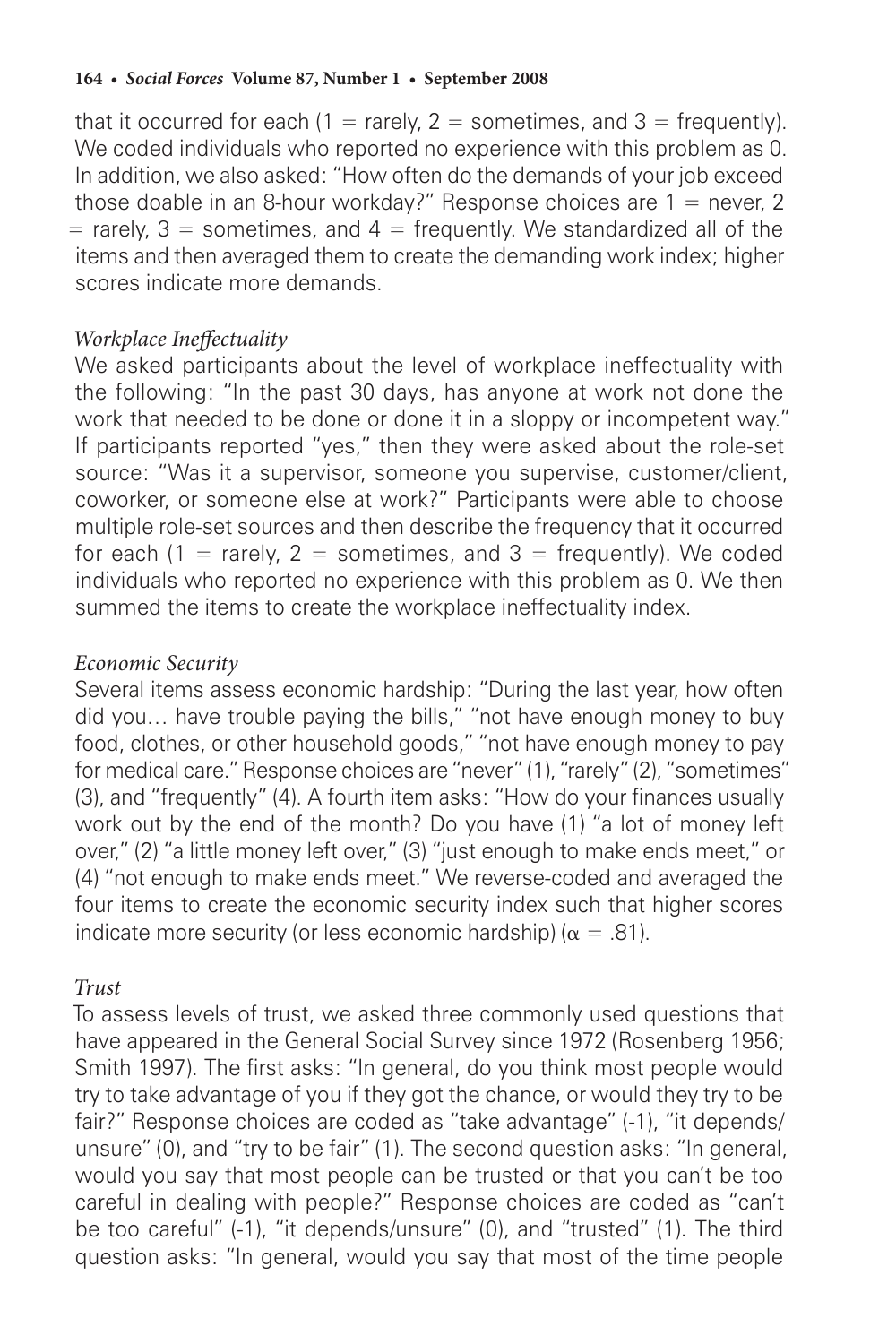try to be helpful, or that they are mostly just looking out for themselves?" Response choices are coded as "mostly looking out for themselves" (-1), "it depends/unsure" (0), and "try to be helpful" (1). We averaged responses to the three items to create the trust index. Factor loadings for each item are greater than .74 and the reliability coefficient is .67 (the same level reported by Smith 1997).

#### *Control Variables*

Gender is coded 1 for women and 0 for men. For participants' race, we contrast "Non-Hispanic White," with "African-American," "Hispanic," "Asian" and "other." Age is measured in years. Marital status contrasts currently married with previously and never married. We included a measure of the number of children under the age of 18 residing in the household. Table 1 reports descriptive statistics for focal study variables.

## *Plan of Analyses and Links to Theoretical Framework*

Using OLS regression techniques, we use progressive adjustments to explain the focal positive association between education and the sense of control (Mirowsky 1999). Our first model regresses the sense of control on education while adjusting for basic demographic variables. Then, we add occupation (Model 2), work conditions (Model 3), economic security (Model 4), and trust (Model 5). We include economic security and trust in separate steps to observe their mediating effects independently of occupation and work conditions. Broadly speaking, the inclusion of occupation, work, and economic conditions in models 2, 3 and 4 relate to the allocation theory views of the links between education and social-structural arrangements that, in turn, influence the sense of personal control. Although Model 5 more explicitly tests the socialization view, we wish to reiterate that the application of ideas from allocation and socialization theories and their links to the potential explanatory variables are not opposing or mutually exclusive sets of ideas. As we described above, some elements of higher status positions (i.e., challenging, enriching work) likely contain strands that represent ideas embedded in both theories. We apply these theories as a *general* framework to inform our ideas and explanations for the positive association between education and the sense of control.

## **Results**

Figure 2 illustrates the unadjusted average levels of the sense of control across levels of education, revealing a positive and essentially linear association ( $r = .21$ ,  $p < .0001$ ). Model 1 of Table 2 confirms this pattern, net of ascribed statuses, marital status and children in the household. In Model 2, we observe that individuals in professional occupations report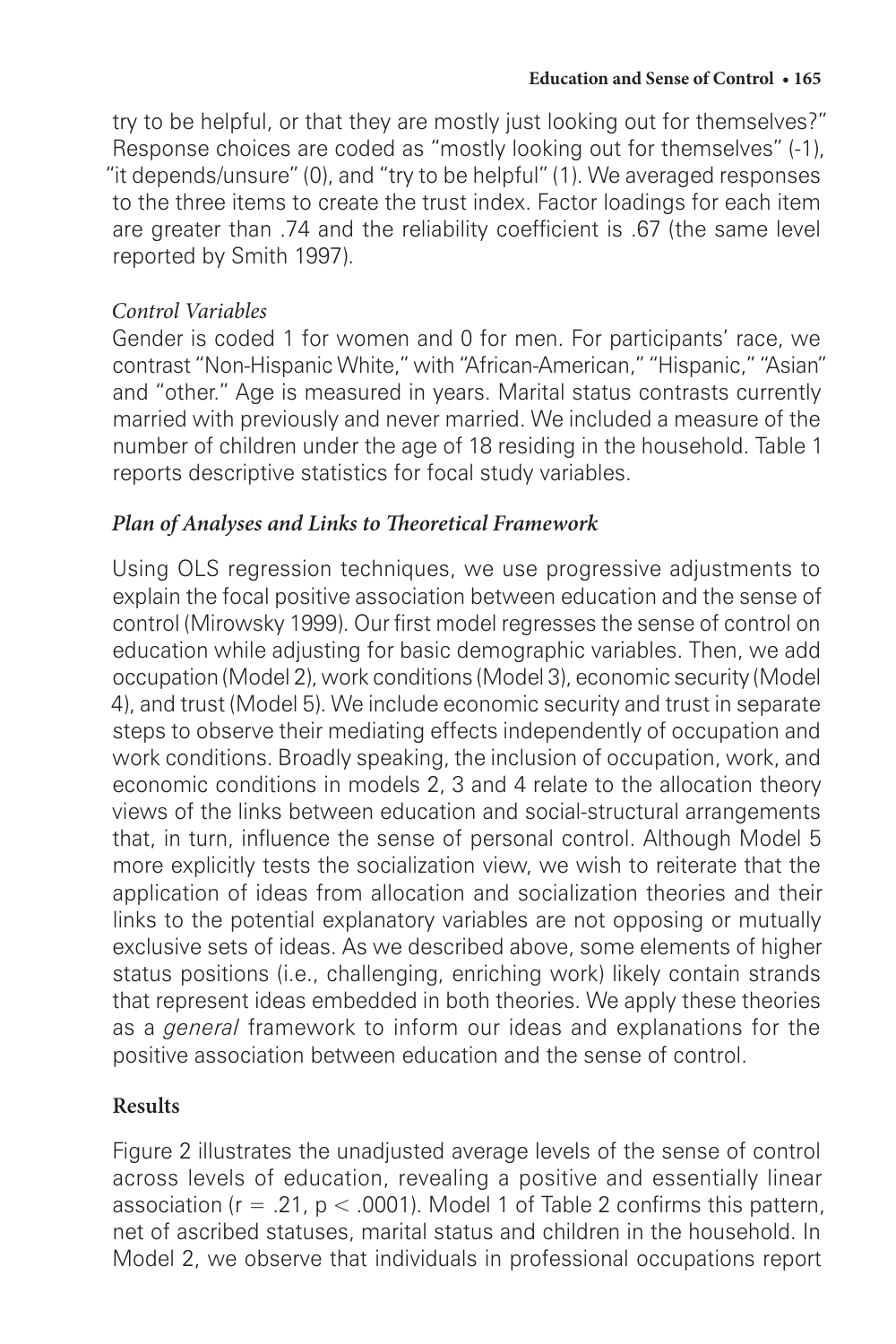| Variable                     | Mean   | <b>SD</b> | Min      | <b>Max</b>     |
|------------------------------|--------|-----------|----------|----------------|
| Sense of Control             | .831   | .452      | $-75$    | $\overline{2}$ |
| Education                    | 3.580  | 1.543     | 0        | 6              |
| Professional                 | .296   |           | 0        | 1              |
| Administrative               | .351   |           | 0        | 1              |
| Service                      | .183   |           | 0        |                |
| Craft                        | .067   |           | 0        |                |
| Labor                        | .103   |           | 0        |                |
| Works 40-49 Hours/Week       | .461   |           | 0        |                |
| Works 50-59 Hours/Week       | .148   |           | 0        |                |
| Works 60+ Hours/Week         | .122   |           | 0        | 1              |
| Some Schedule Control        | .312   |           | $\Omega$ | 1              |
| <b>Full Schedule Control</b> | .219   |           | 0        | 1              |
| <b>Job Authority</b>         | .882   | 1.182     | 0        | 4              |
| <b>Challenging Work</b>      | 3.501  | .774      | 1        | 4              |
| Interesting Work             | 2.554  | 1.049     | 1        | 4              |
| <b>Enriching Work</b>        | .000   | .786      | $-1.845$ | 1.503          |
| Job Advancement              | 1.026  | 1.049     | 0        | 3              |
| <b>Job Security</b>          | 1.763  | .518      | 0        | $\overline{2}$ |
| Job Mobility                 | .688   | .830      | $\Omega$ | $\overline{2}$ |
| Personal Income (Logged)     | 3.432  | .831      | .182     | 8.219          |
| Demanding Work               | .000   | .801      | $-1.214$ | 4.715          |
| Workplace Ineffectuality     | 1.479  | 1.672     | 0        | 12             |
| <b>Economic Security</b>     | 3.111  | .748      | 1        | 4              |
| Trust                        | .250   | .724      | -1       | 1              |
| Women                        | .590   |           | 0        |                |
| White                        | .739   |           | 0        |                |
| <b>Black</b>                 | .152   |           | 0        |                |
| Hispanic                     | .076   |           | 0        |                |
| Asian                        | .025   |           | 0        |                |
| <b>Other Race</b>            | .027   |           | 0        | 1              |
| Age                          | 43.511 | 13.205    | 18       | 94             |
| Married                      | .549   |           | 0        | 1              |
| Children in Household        | .798   | 1.028     | 0        | 3              |

**Table 1: Summary Statistics for all Study Variables (N = 1,800) Table 1: Summary Statistics for all Study Variables (N = 1,800)** 

a significantly higher level of personal control than each of the other occupation categories, although only the comparisons with administrative, service, and labor occupations reach statistically significant levels. The well-educated are more likely to hold professional occupations (see Figure 3); by extension, the inclusion of occupation reduces the education-based differences in personal control. These interrelationships contribute to the reduction in the size of education coefficient from .065 to .051 across models 1 and 2.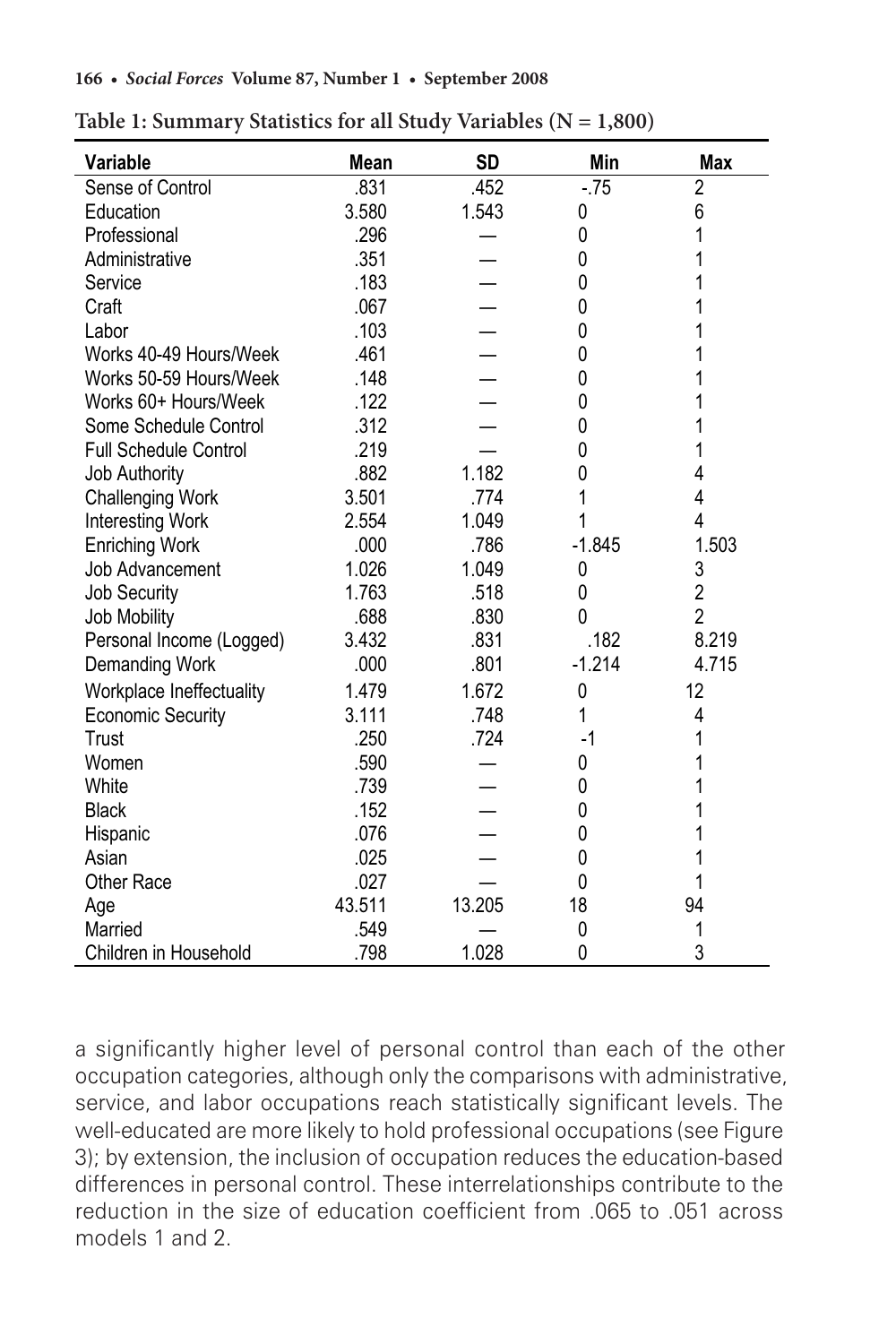|                                    | Model 1 | Model 2               | Model 3        | Model 4           | Model 5           |
|------------------------------------|---------|-----------------------|----------------|-------------------|-------------------|
| Education                          | .065    | .051                  | .031`          | .028              | .023"             |
|                                    | (9.49)  | (6.37)                | (3.77)         | (3.46)            | (2.84)            |
| Occupation                         |         |                       |                |                   |                   |
| Administrative <sup>a</sup>        |         | $-.059°$              | - .019         | - .017            | - .019            |
|                                    |         | (- 2.09)              | $(-.66)$       | $(-.61)$          | $(-.68)$          |
| Service <sup>a</sup>               |         | - .106໊               | - .045         | $-.036$           | - .031            |
|                                    |         | $(-3.04)$             | $(-1.27)$      | $(-1.03)$         | $(-.88)$          |
| Craft <sup>a</sup>                 |         | - .056                | - .032         | - .024            | - .018            |
|                                    |         | $(-1.15)$             | $(-.66)$       | $(-.51)$          | $(-.39)$          |
| Labor <sup>ª</sup>                 |         | $-.134$ <sup>""</sup> | .067           | $-068$            | $-062$            |
|                                    |         | $(-3.19)$             | $(-1.57)$      | $(-1.61)$         | $(-1.47)$         |
| <b>Work Conditions</b>             |         |                       |                |                   |                   |
| 40-49 Hours/Week <sup>b</sup>      |         |                       | $-0.024$       | $-0.018$          | $-0.022$          |
|                                    |         |                       | $(-.94)$       | $(-.71)$          | $(-.84)$          |
| 50-59 Hours/Week <sup>b</sup>      |         |                       | .015           | .022              | .016              |
|                                    |         |                       | (.41)          | (.63)             | (.45)             |
| 60+ Hours/Week <sup>b</sup>        |         |                       | .080           | .085              | .083              |
|                                    |         |                       | (2.05)         | (2.21)            | (2.17)            |
| Some Schedule Control <sup>c</sup> |         |                       | .055           | .052              | .048              |
|                                    |         |                       | (2.26)         | (2.15)            | (1.99)            |
| Full Schedule Control <sup>c</sup> |         |                       | .028           | .026              | .029              |
|                                    |         |                       | (.96)          | (.91)             | (1.03)            |
| Job Authority                      |         |                       | .002           | .002              | .000              |
|                                    |         |                       | (.17)          | (.20)             | (.05)             |
| <b>Challenging Work</b>            |         |                       | .051           | .049              | .047              |
|                                    |         |                       | (3.42)         | (3.32)            | (3.22)            |
| Interesting Work                   |         |                       | $.035^{\circ}$ | .032 <sup>°</sup> | .030              |
|                                    |         |                       | (3.28)         | (3.06)            | (2.85)            |
| <b>Enriching Work</b>              |         |                       | .056           | .053              | .048              |
|                                    |         |                       | (3.90)         | (3.73)            | (3.38)            |
| Job Advancement                    |         |                       | .016           | .019              | .021              |
|                                    |         |                       | (1.59)         | (1.88)            | (2.02)            |
| Job Security                       |         |                       | .027           | .021              | .017              |
|                                    |         |                       | (1.37)         | (1.07)            | (.88)             |
| Job Mobility                       |         |                       | .029           | .034              | .036 <sup>°</sup> |
|                                    |         |                       | (2.13)         | (2.45)            | (2.60)            |
| Personal Income                    |         |                       | .048           | .035              | .039              |
|                                    |         |                       | (3.09)         | (2.18)            | (2.45)            |
| Demanding Work                     |         |                       | - .046         | $-.042$           | - .037            |
|                                    |         |                       | $(-3.28)$      | $(-2.97)$         | $(-2.64)$         |
| Workplace Ineffectuality           |         |                       | $.016^\circ$   | $.018^\circ$      | .021              |
|                                    |         |                       | (2.50)         | (2.74)            | (3.24)            |
| <b>Economic Security</b>           |         |                       |                | $.056^\circ$      | .045              |
|                                    |         |                       |                | (3.63)            | (2.93)            |
| Trust                              |         |                       |                |                   | $.074^{-}$        |
|                                    |         |                       |                |                   | (4.82)            |

Table 2: Regression of the Sense of Control on Education, **Occupation and Work Conditions, Economic Security and Trust Trust** 

*Continued on the following page.*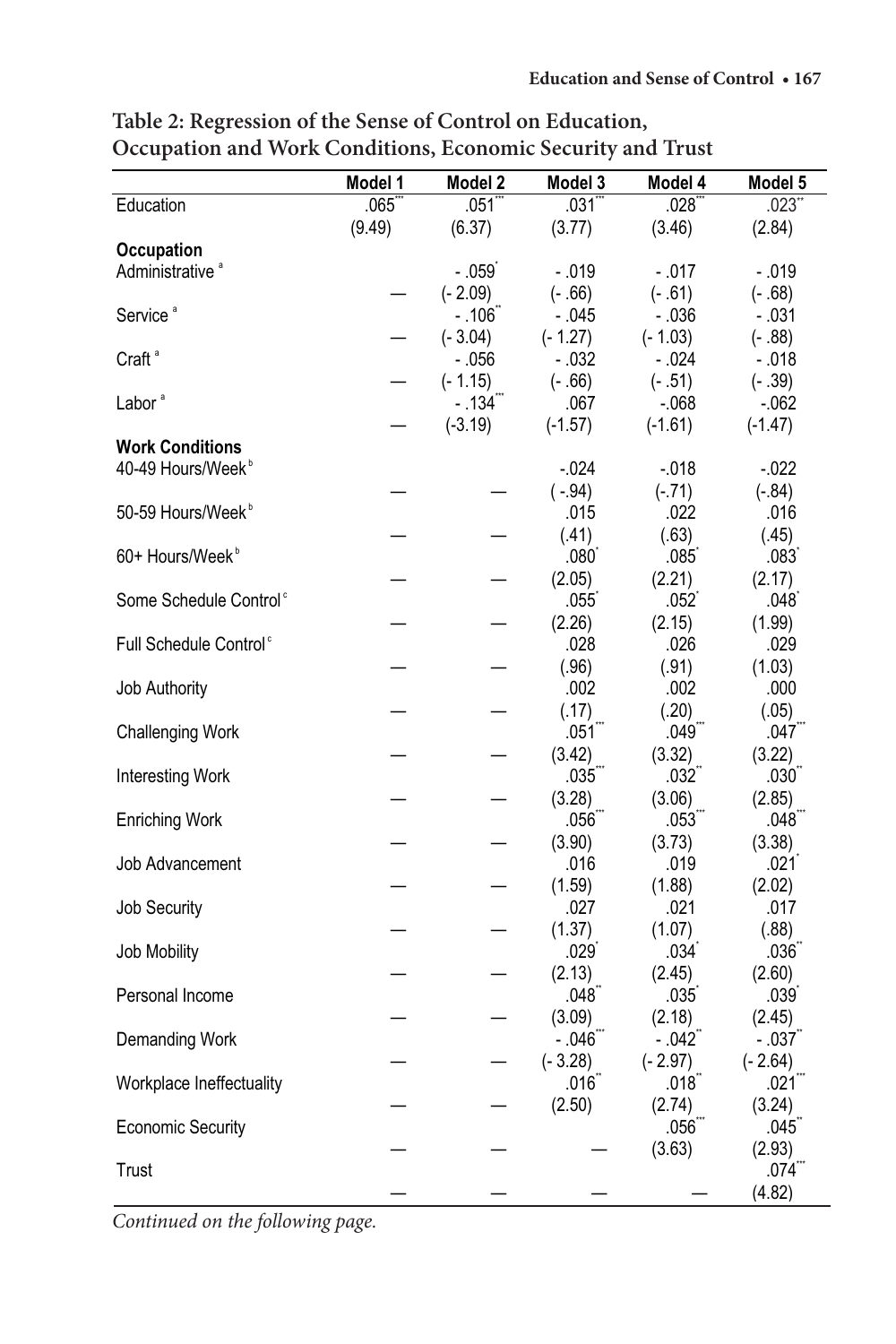|                                 | Model 1               | Model 2            | Model 3                | Model 4   | Model 5               |
|---------------------------------|-----------------------|--------------------|------------------------|-----------|-----------------------|
| <b>Control Variables</b>        |                       |                    |                        |           |                       |
| Women                           | $-.074$ $"$           | - .086 -           | - .050 ً               | - .042    | - .039                |
|                                 | $(-3.39)$             | $(-3.73)$          | $(-2.11)$              | $(-1.76)$ | $(-1.67)$             |
| Black <sup>d</sup>              | $-.016$               | $-.012$            | .003                   | .008      | .039                  |
|                                 | $(-.52)$              | $(-.39)$           | (.09)                  | (.26)     | (1.24)                |
| Hispanic <sup>d</sup>           | $-.114$ <sup>"</sup>  | $-.111$ $^{\circ}$ | $-0.103$               | $-.097°$  | $-.075$               |
|                                 | $(-2.87)$             | $(-2.78)$          | $(-2.65)$              | $(-2.49)$ | $(-1.94)$             |
| Asian <sup>d</sup>              | $-.241$ <sup>""</sup> | - .246ື            | $-.242$ <sup>***</sup> | $-0.246$  | $-.239^-$             |
|                                 | $(-3.63)$             | $(-3.71)$          | $(-3.74)$              | $(-3.82)$ | $(-3.72)$             |
| Other <sup>d</sup>              | $-.070$               | $-.081$            | $-.063$                | $-.065$   | $-.054$               |
|                                 | $(-1.07)$             | $(-1.24)$          | $(-.98)$               | $(-1.03)$ | $(-.85)$              |
| Age                             | $-.004$               | - .004  ̄          | $-.005$                | $-0.005$  | $-.005$ <sup>""</sup> |
|                                 | $(-4.64)$             | $(-4.83)$          | $(-4.81)$              | (- 4.78)  | $(-5.31)$             |
| Children in Household           | .027                  | .026 <sup>°</sup>  | .022 <sup>°</sup>      | .027      | .027                  |
|                                 | (2.43)                | (2.38)             | (2.04)                 | (2.46)    | (2.47)                |
| Previously Married <sup>®</sup> | $-.043$               | $-.040$            | $-.034$                | $-.021$   | $-.021$               |
|                                 | $(-1.51)$             | $(-1.40)$          | $(-1.21)$              | $(-.74)$  | $(-.75)$              |
| Never Married <sup>e</sup>      | $-.072°$              | $-066^\circ$       | $-.053$                | - .053    | $-.060°$              |
|                                 | $(-2.55)$             | $(-2.34)$          | $(-1.91)$              | $(-1.91)$ | $(-2.15)$             |
| Constant                        | .864                  | .992               | .445                   | .322      | .371                  |
| $R^2$                           | .083                  | .090               | .148                   | .154      | .165                  |

## Table 2 *continued*

 $\frac{1}{x}$ ,  $\frac{1}{x}$ , .05 \*\**p* < .01 \*\*\**p* < .001.  $*_p$   $< .05$ 

<sup>a</sup> Compared to the "professional occupation" category.

<sup>b</sup> Compared to the "work less than 40 hours/week" category.

<sup>c</sup> Compared to the "no schedule control" category.

<sup>d</sup> Compared to non-Hispanic whites.

e Compared to married.

Enriching Work I coemeients al -.056\*\*\*\*\*\*  $100$ W $11$ .<br>1533 idie, w .048\*\*\* Notes: Unstandardized regression coefficients are shown in the table, with t-statistics in parentheses.  $N = 1,800$ .

In Model 3, compared to those with no schedule control, individuals with some schedule control report a higher average level of personal control; those with full schedule control, however, are not statistically different than workers with no control over their own schedules. In addition, the following work characteristics are associated positively with the sense of control: challenging, interesting and enriching work, job mobility, and higher-paid work. Moreover, with the exception of job mobility, these work conditions contribute to the positive education-control association because education is associated positively with each of these work conditions (see Table 3). By extension, adjustments for these conditions reduce the education coefficient from .051 to .031 across models 2 and 3. It is noteworthy that professionals have higher levels of schedule control, challenging and interesting work, and higher pay (see Table 4). Once we take these occupation-based differences into account, the inclusion of work conditions hose with no .<br>. . eaule .<br>. . oi, in -.017\*\*  $\mathsf{MS} \mathsf{W}$ work characteristics are associated positively with the sense of contr  $\frac{1}{2}$  denote the  $\frac{1}{2}$  denote the  $\frac{1}{2}$ .0000<br>.1. . . . (3.63)  $rac{0}{T}$ . ;e ia<br>.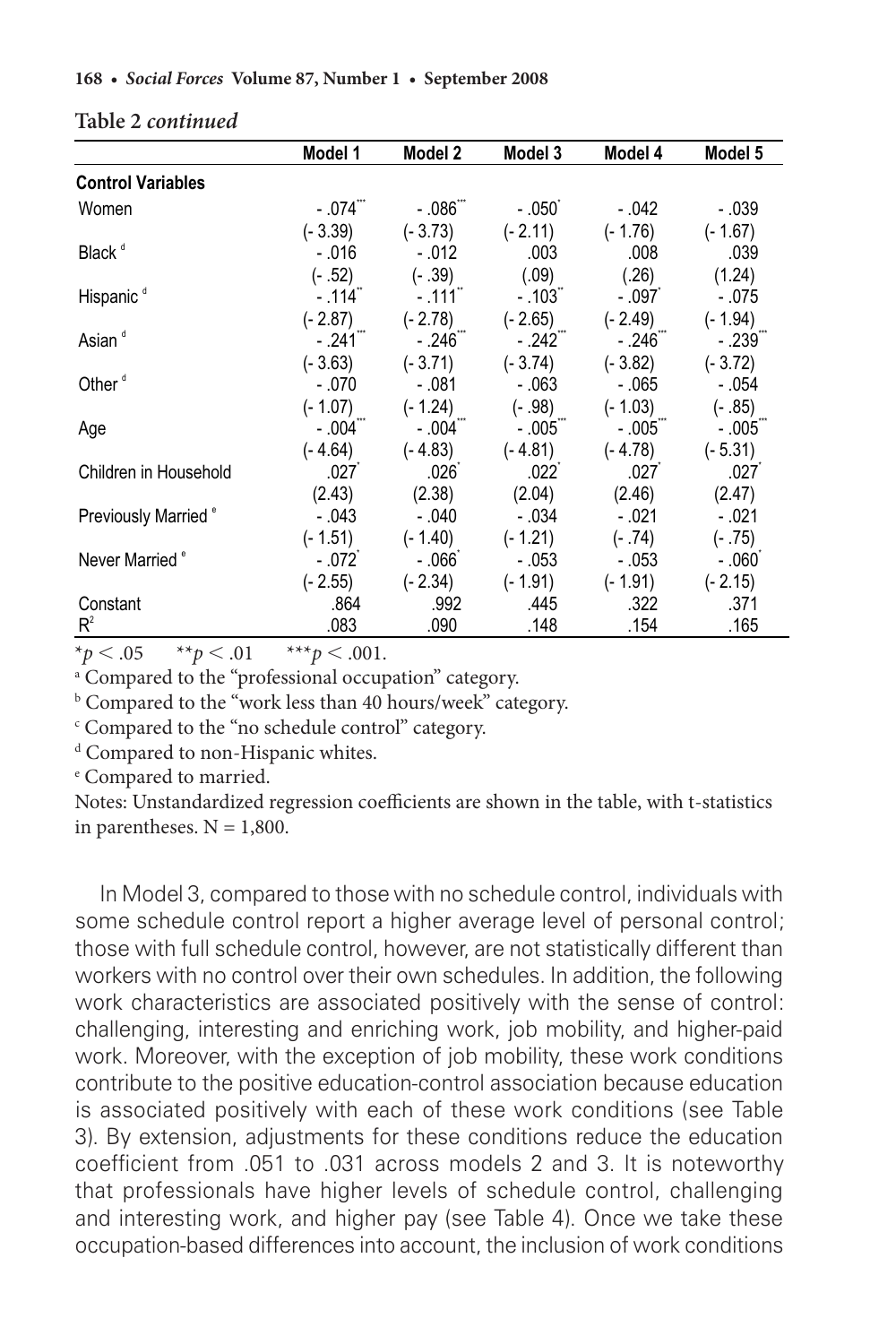

**Figure 2. Education and the Sense of Control Figure 2. Education and the Sense of Control**

fully contributes to professionals' higher sense of control relative to other occupations (comparing models 2 and 3). It is also worth mentioning that job authority appears to be unrelated to the sense of control. In separate analyses (not shown) we found that job authority's positive association with the sense of control occurs indirectly because those with authority tend to have higher levels of challenging, interesting, and engaging work. After taking these interrelationships into account, we find a non-significant association between job authority and personal control.

Our findings about the effects of long work hours, demanding work and workplace ineffectuality are a bit more complicated. First, in Model 3, we observe that individuals who work long hours (60 or more per week) report a significantly *higher* level of the sense of control compared to those who work fewer than 40 hours per week. Therefore, long work hours cannot function as a suppression effect, as we had originally hypothesized. Likewise, we observe that demanding work is associated *negatively* with the sense of control. Additional analyses (not shown) that excludes the other work conditions shown in Model 3 indicate that the coefficient for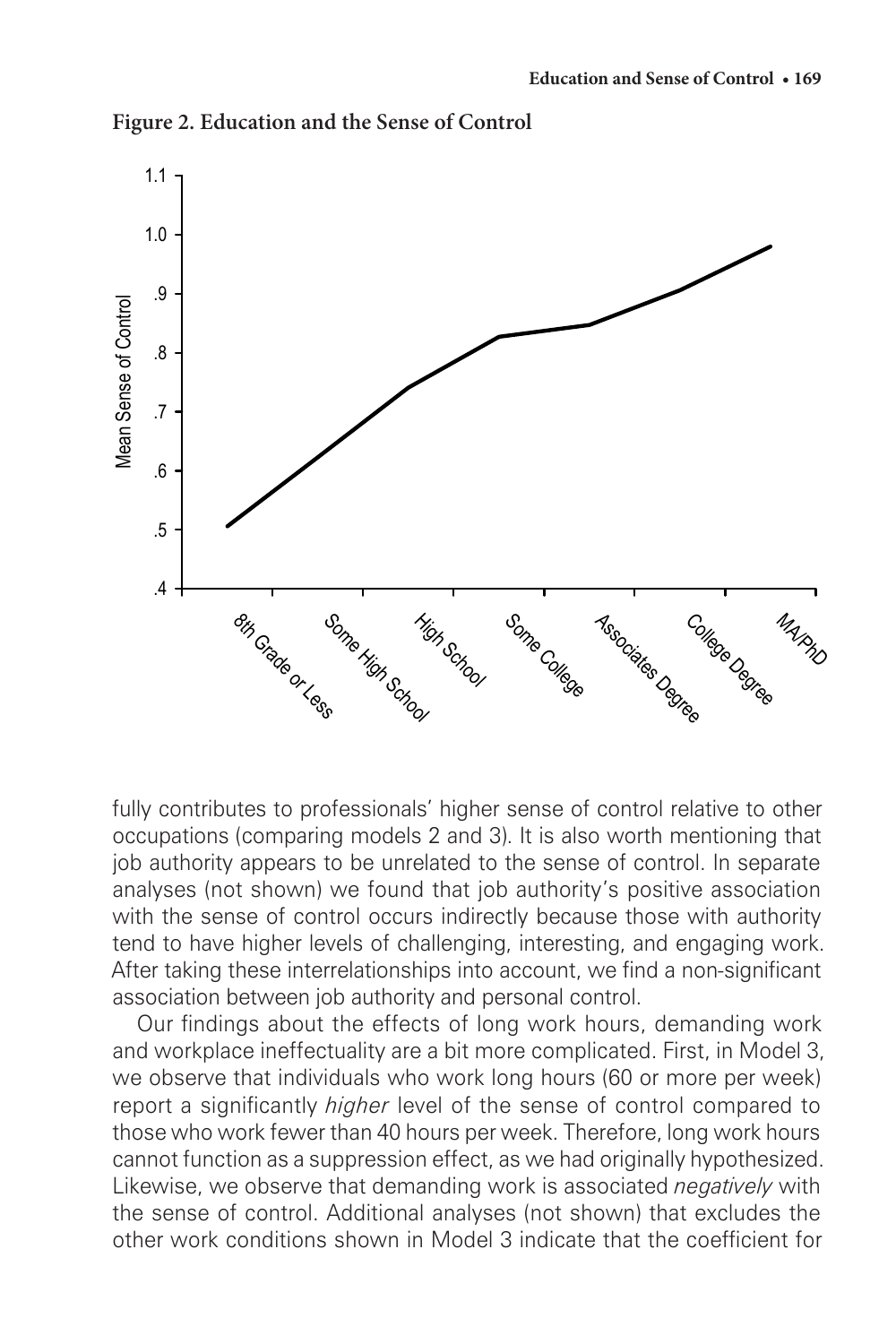



demanding work is not significant ( $b = -0.016$ ,  $p = 0.219$ ). However, when we include job demands along with other work conditions in Model 3 that are associated positively with the sense of control *and* demands, the size of its coefficient increases (in the negative direction) and becomes statistically significant at the .001 level. Several patterns contribute to this suppression effect. As hypothesized, once we adjust for the positive correlates of demanding work, especially job authority, schedule control, challenging work, enriching work and better pay (see Table 3), the elements of demanding work which remain are those believed to be associated negatively with the sense of control. This finding is important because education and many of the other higher status work conditions are associated *positively* with demanding work. Moreover, we observe an unexpected *positive* association between workplace ineffectuality and the sense of personal control. Workplace ineffectuality has a net positive association with control because of its negative correlation with schedule control and interesting work. However, workplace ineffectuality is unable to contribute to or suppress the positive association between education and the sense of control because it is unrelated to education.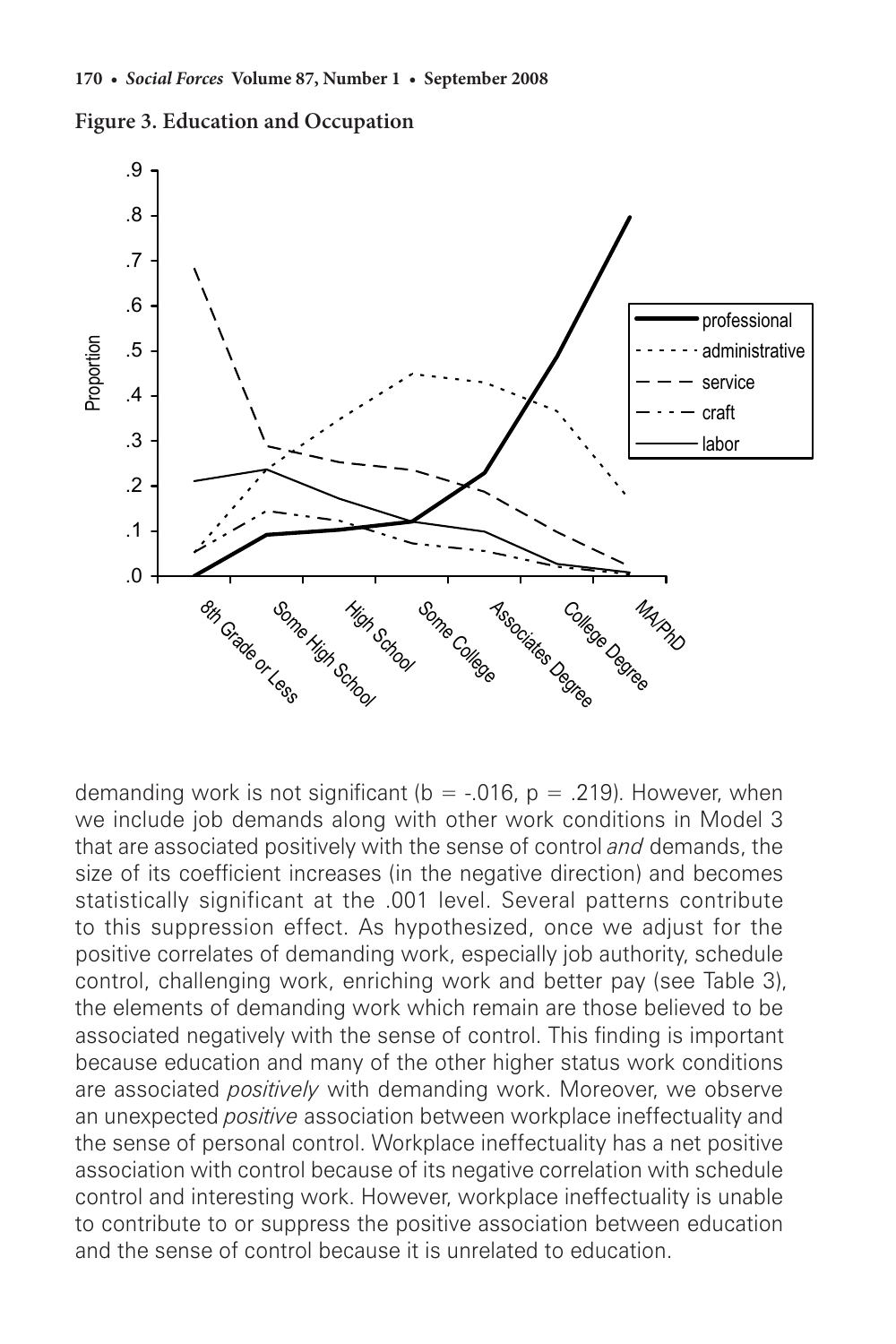| Table 3: Correlations amon              |                | g Sense of Control, Education and Work Conditions |                |                             |          |                   |                              |                              |             |                         |                                   |          |                             |
|-----------------------------------------|----------------|---------------------------------------------------|----------------|-----------------------------|----------|-------------------|------------------------------|------------------------------|-------------|-------------------------|-----------------------------------|----------|-----------------------------|
| Variable                                |                | 2                                                 | ო              | 4                           | <u>က</u> | ဖ                 | ∞                            | ග                            | $\tilde{=}$ |                         | $\frac{2}{3}$                     | 13       | $\dot{a}$                   |
| i. Sense of Control                     | <u>ខ</u>       |                                                   |                |                             |          |                   |                              |                              |             |                         |                                   |          |                             |
| 2. Education                            |                |                                                   |                |                             |          |                   |                              |                              |             |                         |                                   |          |                             |
| 3. Works 60+/Week                       | 25282248288888 |                                                   |                |                             |          |                   |                              |                              |             |                         |                                   |          |                             |
| 4. Some Schedule Control                |                |                                                   |                |                             |          |                   |                              |                              |             |                         |                                   |          |                             |
| 5. Full Schedule Control                |                |                                                   | 88666888888688 | 882252858288<br>88225285828 |          |                   |                              |                              |             |                         |                                   |          |                             |
| 6. Job Authority<br>7. Challenging Work |                |                                                   |                |                             |          |                   |                              |                              |             |                         |                                   |          |                             |
|                                         |                |                                                   |                |                             |          |                   |                              |                              |             |                         |                                   |          |                             |
| 8. Interesting Work                     |                |                                                   |                |                             |          |                   |                              |                              |             |                         |                                   |          |                             |
| 9. Enriching Work                       |                |                                                   |                |                             |          | <u>るなけとこっとざいと</u> | <u>ទី ដូ និ ត ដូ ត ន ត ត</u> |                              |             |                         |                                   |          |                             |
| 10. Job Advancement                     |                |                                                   |                |                             |          |                   |                              | 5 = 5 = 5 = 5<br>2 = 5 = 5 = |             |                         |                                   |          |                             |
| 11. Job Security                        |                |                                                   |                |                             |          |                   |                              |                              |             |                         |                                   |          |                             |
| 12. Job Mobility                        |                |                                                   |                |                             |          |                   |                              |                              |             | 등 <u>'</u><br>응 선 응 응 육 |                                   |          |                             |
| 13. Personal Income                     |                |                                                   |                |                             |          |                   |                              |                              |             |                         |                                   |          |                             |
| 14. Demanding Work                      |                |                                                   |                |                             |          |                   |                              |                              |             |                         | <u>ត់ ។</u><br>ទី <u>ង</u> ់ ខំ ភ | ទ្ទី ខ្ទ | $\frac{1}{2}$ $\frac{3}{2}$ |
| 15. Workplace Ineffectuality            |                |                                                   |                |                             |          |                   |                              |                              |             |                         |                                   |          |                             |
|                                         |                |                                                   |                |                             |          |                   |                              |                              |             |                         |                                   |          |                             |

Note: All coefficients above .05 are statistically significant at the .05 level. Note: All coefficients above .05 are statistically significant at the .05 level.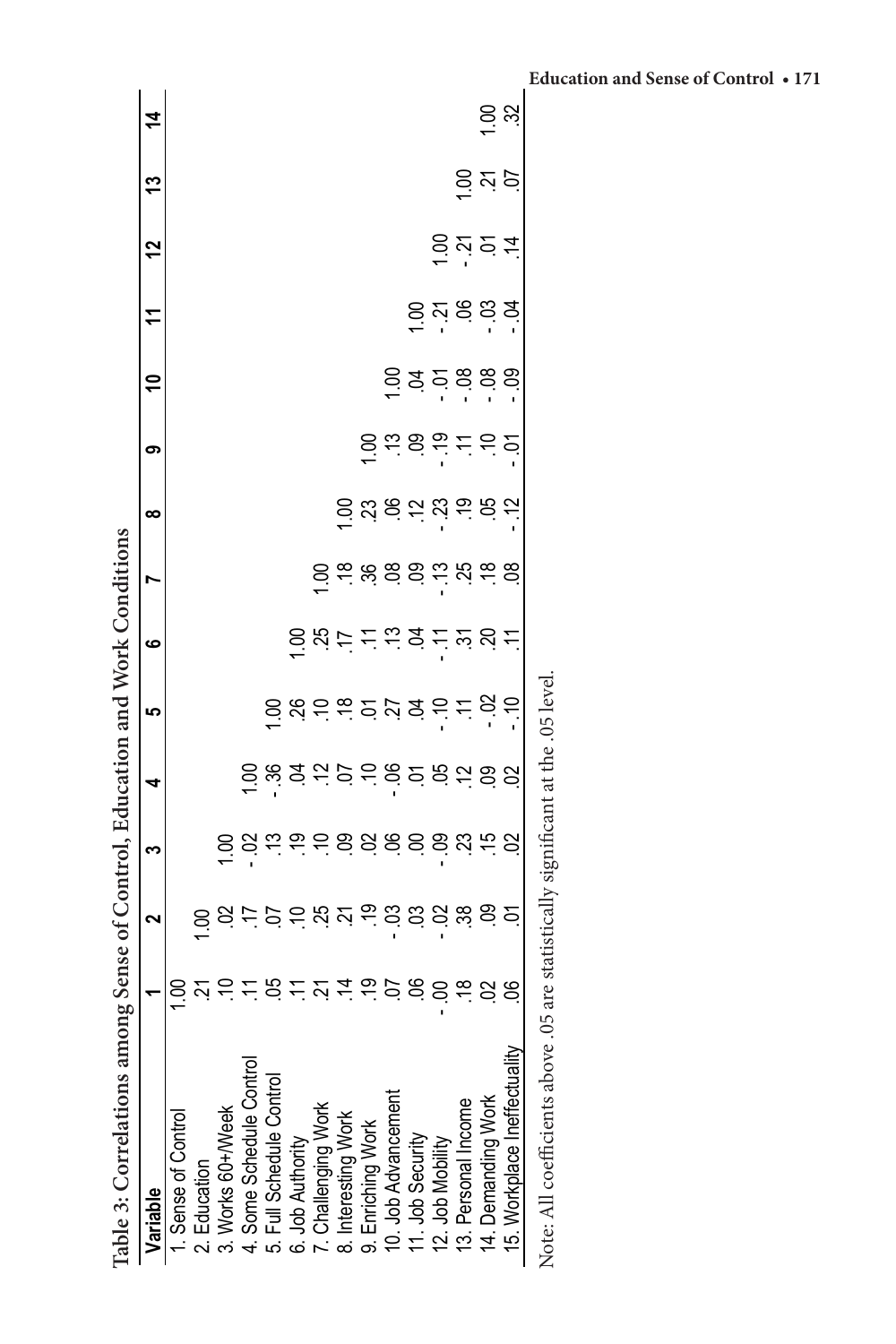Some Schedule Control .392 .337 .337 .207\* .206 .256 .216\* Full Schedule Control .302 .176\* .173\* .256 .184\* كام Authority 1.291 .689. وكان المكان المستمر المستمر المستمر المستمر المستمر المستمر المستمر المستمر المستمر ا Challengiers 3.745\* 3.288\* 3.288\* 3.288\* 3.288\* 3.288\* 3.288\* 3.245\* 3.245\* 3.245\* 3.245\* 3.245\* 3.245\* 3.245\* Interesting Work 2.883 2.883 2.463 2.463 2.392\* 2.388\* 2.311\* **(n = 121) Craft**   $1.091$ <br> $3.538$ <br> $2.38$ 256<br>250 **(n = 329) Service**   $173*$  $708*$  $288*$ -<br>207  $2.392*$ **Table 4: Differences in Selected Work Conditions across Occupations Table 4: Differences in Selected Work Conditions across Occupations**  Table 4: Differences in Selected Work Conditions across Occupations **Administrative**  Administrative **(n = 632)**   $3.438*$  $176*$ 2.463 337 **Professional**  Professional **(n = 533)**   $\frac{2}{3}$  $\frac{2}{3}$ 291 3.769 2.883 Some Schedule Control Full Schedule Control Challenging Work Interesting Work Job Authority **Variables**  Variables

Enriching Work .194 .002\* - .180\* .077 - .297\* \*Ltp0 - .0020 - .053 - .048 - .048 - .048 - .020 - .020 - .020 - .020 - .047\* .047 Personal Income (Personal Income 2.979; 3.346\* 2.979; 3.346\* 3.3568 3.346\* 3.346\* 3.346\* 3.346\* 3.34

 $053*$  $3.356$ <sup>\*</sup>

 $.002*$ 

 $\frac{5}{2}$  $\frac{8}{2}$  $3.811$ 

 $.180*$ 

 $136$ <sup>\*</sup>  $2.979*$  \* Mean comparison with the "professional" occupation is statistically significant at

Personal Income (Logged)

Demanding Work

Enriching Work

*p*  $\lesssim 0$ 5.

 $519*$ 

.020 <u>СС</u>

**Labor (n = 185)** 

 $-297$  $.047*$ 3.346\*

to education-based differences in average levels of the sense of control. In addition, Model 5 shows that trust is associated positively with personal control. Moreover, as Figure 4 demonstrates, the well-educated report higher levels of trust than their peers with fewer years of education ( $r = .25$ ,  $p <$ .001). Thus, the inclusion of trust further contributes to the positive education-control association, although the education coefficient remains statistically significant.

In sum, a comparison of models 1 through 5 across our progressive adjustments for focal explanatory conditions indicates that people with more education tend to possess higher levels of the sense of control because they cluster in professional occupations with more schedule control, challenging, interesting and enriching work, and better pay. They also report greater economic security and more trust in others. Collectively, these conditions contribute to the positive association between education and the sense of control.4 These patterns are more consistent with the resources of higher status hypothesis; only our observations for demanding work are suggestive of stress of higher status hypothesis predictions, although that support is quite weak.

Several other peripheral findings deserve brief mention. Women

#### **172 •** *Social Forces* **Volume 87, Number 1 • September 2008**

In Model 4 we observe that economic security is associated positively with the sense of control. As Figure 4 illustrates, levels of economic security are at their highest among the well-educated ( $r = .27$ ,  $p < .001$ ). By extension, the adjustment for economic security further contributes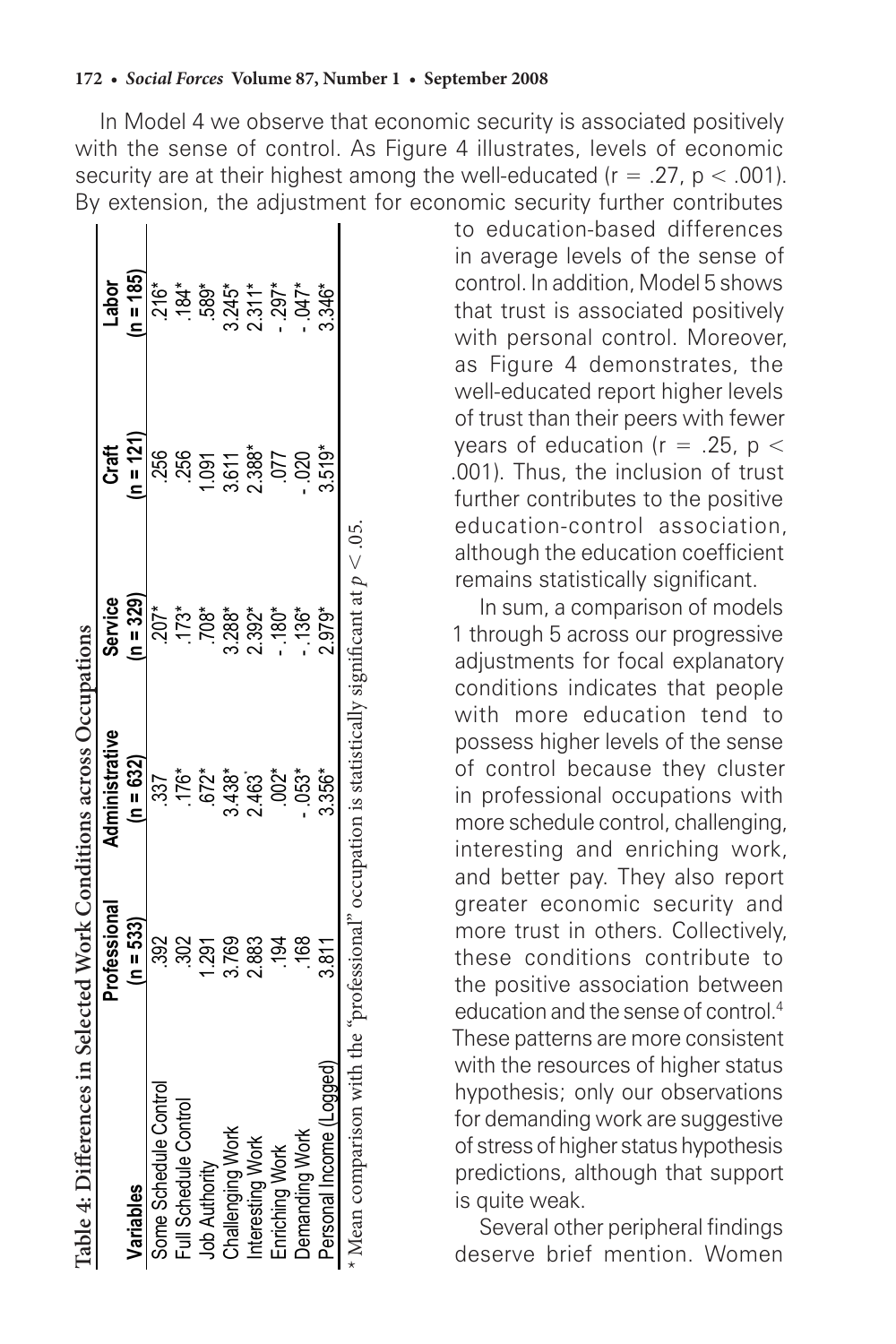**Figure 4. Average Levels of Economic Security and the Sense of Trust by Figure 4. Average Levels of Economic Security and the Sense of Trust by Education Education**



report a lower sense of control than men mainly because they tend to have jobs with lower levels of job authority, schedule control and earnings. Black participants report a higher level of control than whites *after* we adjust for their lower status work conditions, lower level of economic security and lower trust; these conditions suppress the black-white differences (but not significantly). By contrast, Hispanic participants' lower level of control is explained by their lower status work conditions, lower levels of economic security, and lower levels of the sense of trust. On average, Asian-Americans report lower levels of control than whites net of other conditions.<sup>5</sup> We also observed that age is associated negatively with control and the never married report lower levels of control than the married. Collectively, these patterns are *generally* consistent with the findings of prior studies (Mirowsky and Ross 2003a; Ross and Sastry 1999).

#### **Discussion**

In a national 2005 survey of workers in the United States, we observe that education is associated positively with the sense of personal control. What explains this association? Allocation theory posits that education shapes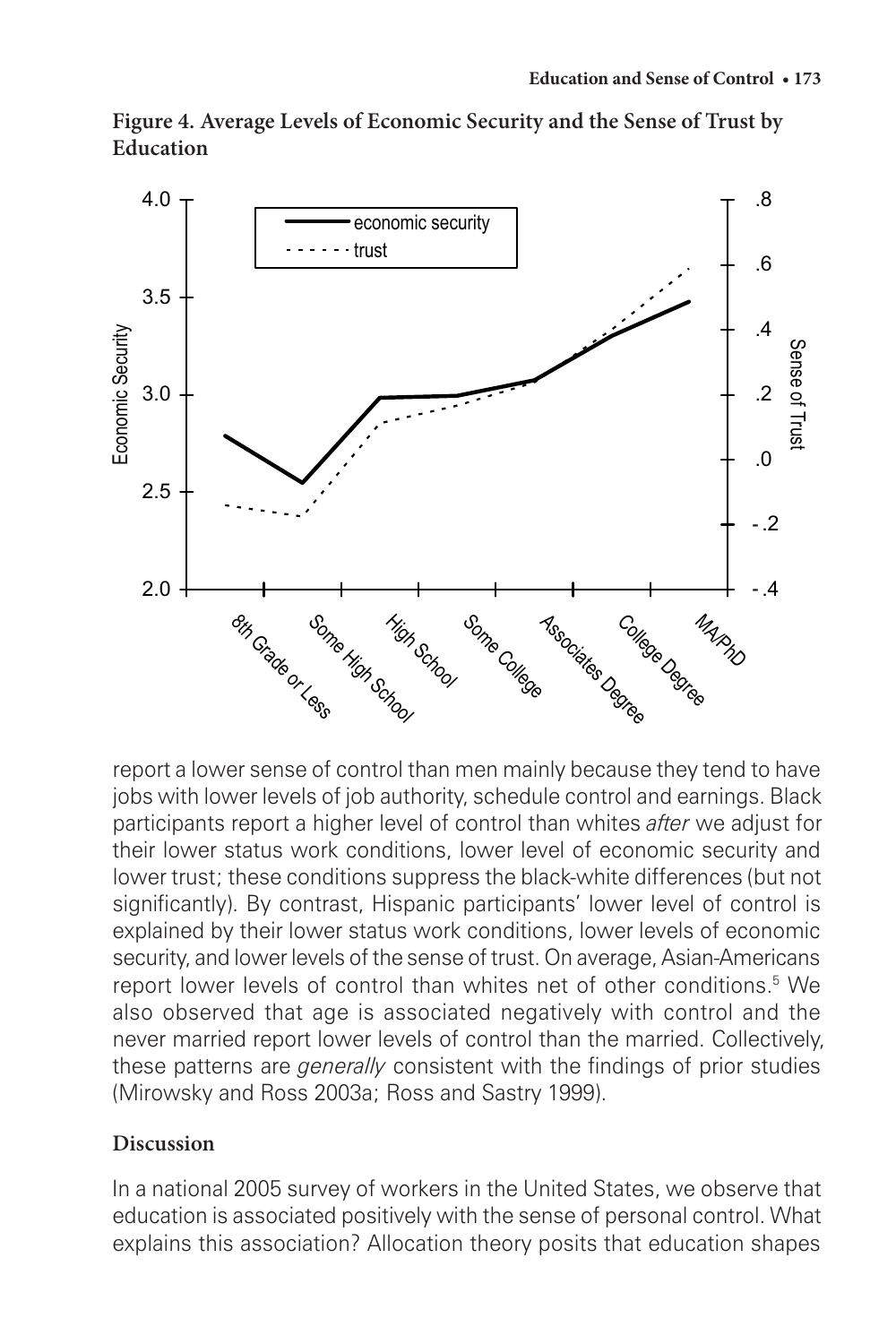attainment in higher status occupational and material conditions over the lifecourse, which, in turn, contributes to the education-control relationship. Our findings concur with these tenets in several ways: (1. the well-educated tend to have higher status occupations; (2. the well-educated tend to be incumbents in work roles with higher levels of schedule control, challenging, interesting and enriching work, and better pay; and (3. these conditions are associated with higher levels of the sense of control. By adjusting for these patterns we *partially* explain the positive association between education and the sense of control. Collectively, these interrelationships represent support for the resources of higher status hypothesis. Moreover, some of these education-linked work conditions mediate the influence of other work conditions, further reinforcing allocation theory's proposition of the status benefits of education. For example, professionals tend to have higher levels of schedule control, challenging, interesting and enriching work, and better pay; those conditions fully account for the occupation-based differences in the sense of control. Likewise, structural-organizational features such as authority are associated positively with the sense of control indirectly through their positive associations with other high status conditions. In these ways, our observations reinforce and extend previous studies (Ross 2000; Ross and Wright 1998; Schieman 2002).

In addition, our findings underscore the explanatory value of both allocative and socialization views of education. For example, job authority and schedule control are structural-organizational conditions that offer status, power and resources for the well-educated. In this respect, they represent allocative elements of education. Although some work conditions – especially challenging, interesting and enriching job environments – are clearly related to the allocative elements of education, they also contain "human capital" facets that connect with socialization views about education's psychosocial benefits. Human capital theory implies that the well-educated should report higher levels of these conditions. Creative, problem-solving, and decision-making dimensions of higher status work that present individuals with opportunities to learn and develop are associated with allocative and socialization processes.

We also tested an alternative view in the stress of higher status hypothesis. Broadly speaking, we suspected that some work conditions – demanding work, long hours, and workplace ineffectuality – might suppress the education-control association if they represented rolerelated stressors. However, we found little evidence to support the stress of higher status hypothesis for several reasons. Contrary to our predictions, working long hours and workplace ineffectuality are *unrelated* to education and are associated *positively* with the sense of control; therefore, neither influences the education-control association. In the case of demanding work, several noteworthy patterns emerged.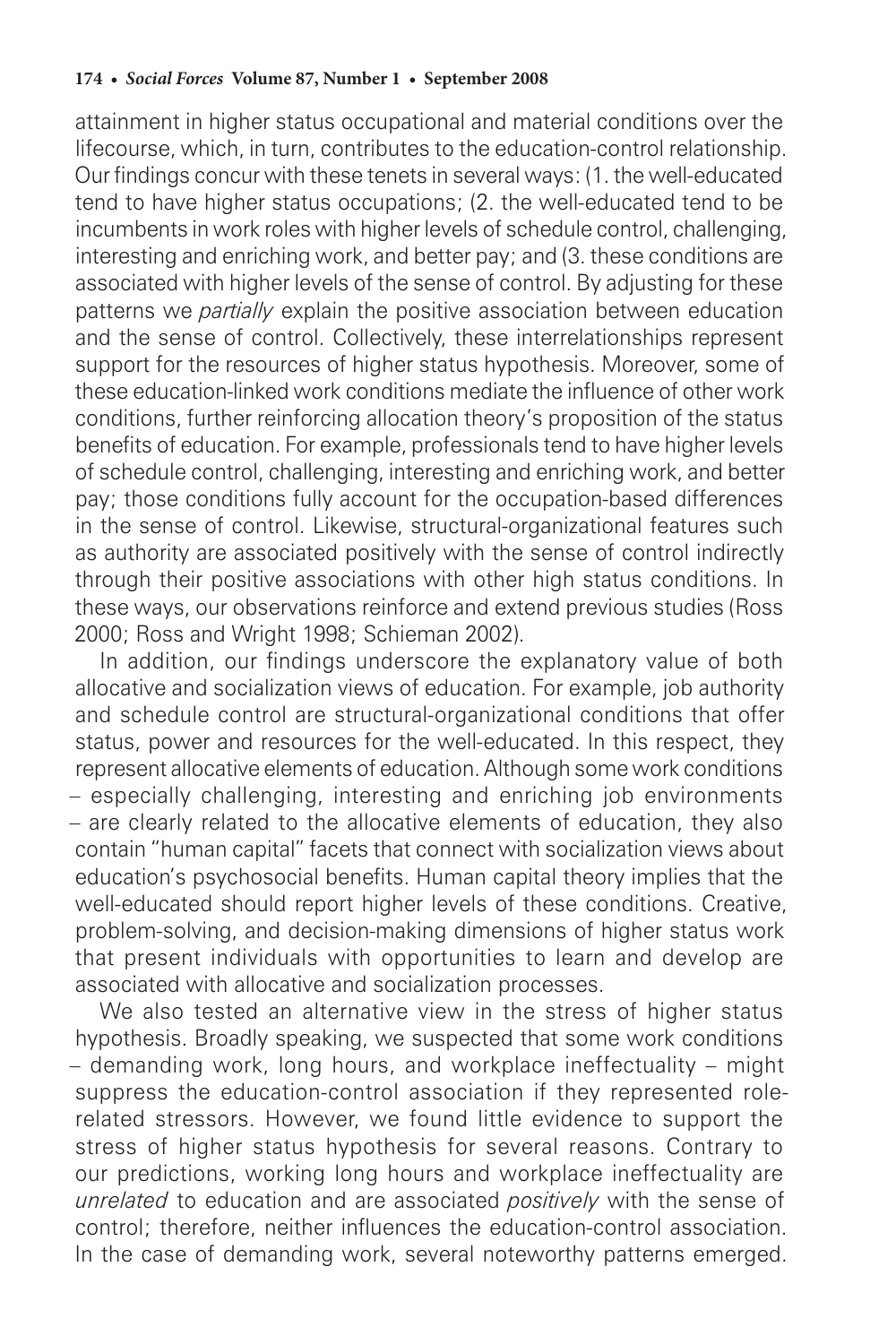We found that the well-educated report more demanding work, but this is *unrelated* to the sense of control in bivariate analyses. In multivariate models, however, demanding work is associated *negatively* with the sense of control because people in demanding jobs also tend to enjoy many of the conditions that are associated with higher levels of personal control, especially job authority, schedule control, and challenging, interesting and enriching work. After we adjust for these higher status elements of demanding work, the remaining effect on the sense of personal control is negative. This previously-undocumented suppression effect illustrates the complexity of demanding work and its potential to off-set the resources of higher status. In addition, we observed that demands are associated positively with workplace ineffectuality. Yet, even after adjusting for these conditions, demands have a net negative effect on the sense of control. Collectively, these findings raise important questions about the allocative view because education is associated positively with demanding work, but demands have *net* negative implications for personal control. One hypothesis for future research is that after we account for the higher status elements of demanding work the remaining negative influence reflects stress associated with role ambiguity (Pearlin 1999) or the "increased risk of being held responsible for things outside one's control."(Kohn and Schooler 1973:109)

Net of the allocative processes described above, we observed that education-based differences in control remain; here, the socialization view of education helps to explain the outstanding association. Specifically, we found that the sense of trust mediates the education-control association, providing additional evidence of the socialization benefits of education. The sense of trust reflects another personal resource that parallels control as an important cognition (Mirowsky and Ross 2003a; Wheaton 1985), and an element of social capital that fosters feelings of predictability in relationships (Coleman 1988; Putnam 2000). Socialization theory posits that education fosters human and social capital, especially with respect to attitudes, values, and orientations. That we observe the sense of trust's effects *net* of education, occupation, and work conditions reinforces the socialization view: Education instills the capacity to understand social complexities and maintain trust whatever the conditions of peoples' lives (Kingston et al. 2003). Here, our findings are also consistent with evidence of more tolerant attitudes among the well-educated (Bobo and Licari 1989; Hyman and Wright 1979).

Our main rationale for identifying trust as a focal explanatory measure in our conceptual model is to simply underscore that the well-educated have higher levels of both trust and personal control; in turn, these interlocking patterns help explain the focal association between education and personal control. Yet, these findings require caution because the causal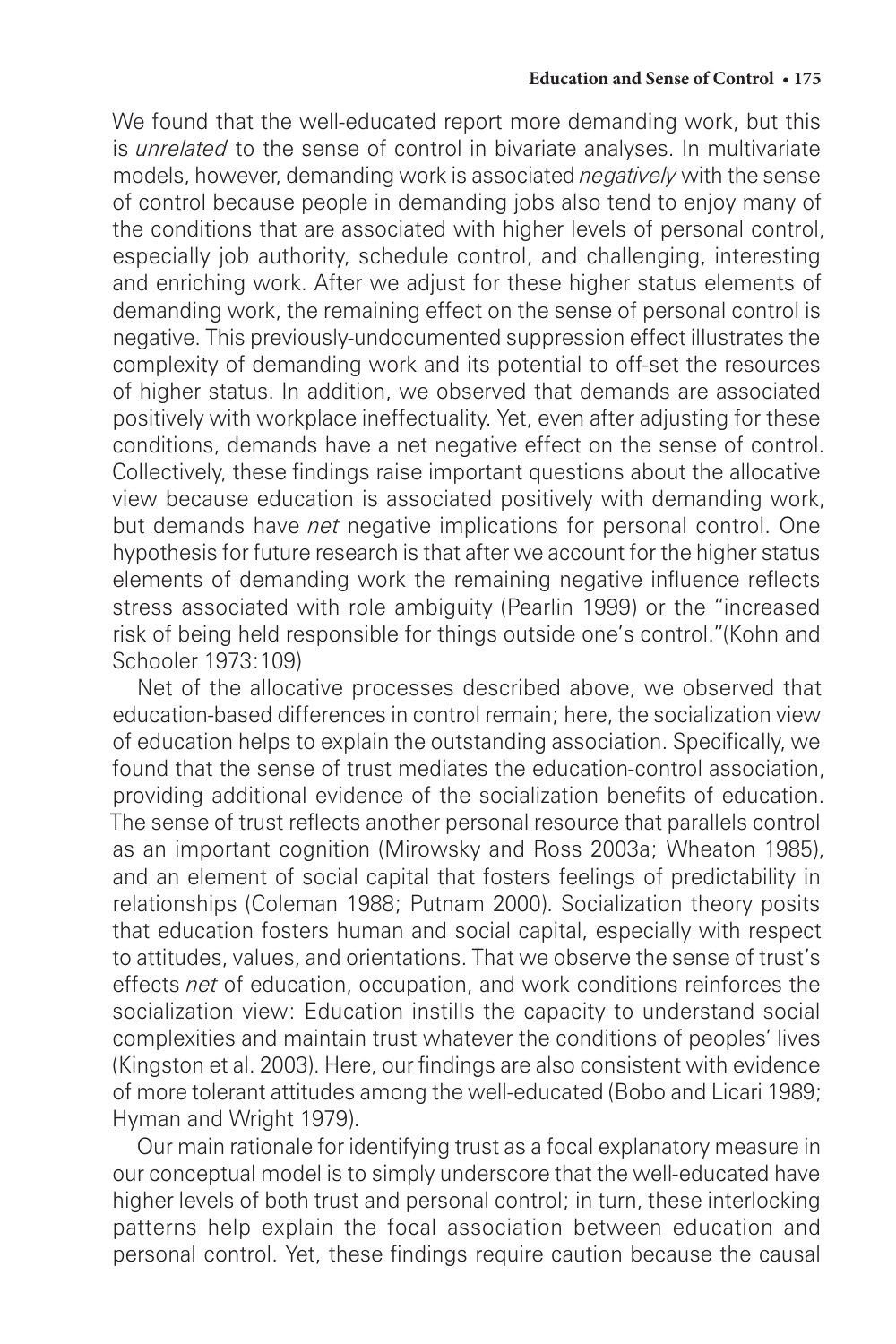ordering of the trust-control relationship is likely the most problematic among the focal associations. We adjust for the sense of trust solely to establish whether or not it contributes to education's positive association with the sense of control. We acknowledge the criticism that some of the association occurs in the reverse direction: that is, education increases the sense of control which, in turn, increases a sense of trust. In crosssectional analyses, this remains an unresolved claim. Yet, the theory of personal control implies that some portion of the effect likely flows from the sense of feeling powerless (low control) to the sense that others cannot be trusted (Mirowsky and Ross 2003a). As additional waves of data become available to us, we will be able to more accurately estimate the interrelationships between trust and the sense of personal control over time. This is an understudied and important venue for sociological analyses in its own right. One potential direction involves the meaning of trust and its link to other personality factors, such as conscientiousness, which may contribute to the link between trust and personal control.

Several other limitations of the present study deserve mention. First, the cross-sectional design of the survey makes it difficult to disentangle the causal ordering. However, it is important to underscore that our aim was to establish the association between education and the sense of control and then statistically adjust for conditions that theory predicts are potential explanations. Although we are not claiming that changes in education yield changes in levels of the sense of control, prior evidence and theory suggests that most of the influence occurs from education to control (Mirowsky and Ross 2003b). By contrast, the causal ordering of many of our focal work conditions in the processes described here remain unclear. Again, we reiterate that our aim is to determine the *net effects* of education after statistically adjusting for education-based differences in occupation, work conditions, economic conditions and the sense of trust.

Another limitation is that we do not take into account antecedent factors, such as parents' SES or other early lifecourse experiences. Because personal control in adolescence is associated with educational attainment and personal control in adulthood, our failure to assess the personal control in adolescence may cause us to overstate the net association between education and adult personal control. In addition, as a proxy for early socioeconomic disadvantage, we included in separate analyses a measure that asks "Thinking back to the time while you were growing up – until you were age 18, how difficult was it for your family to meet basic household needs?" While not the best measure of early socioeconomic experience, it is solid indictor of recollections about early hardship. Early economic hardship correlates highly with later hardship across the lifecourse, as well as other aspects of educational attainment,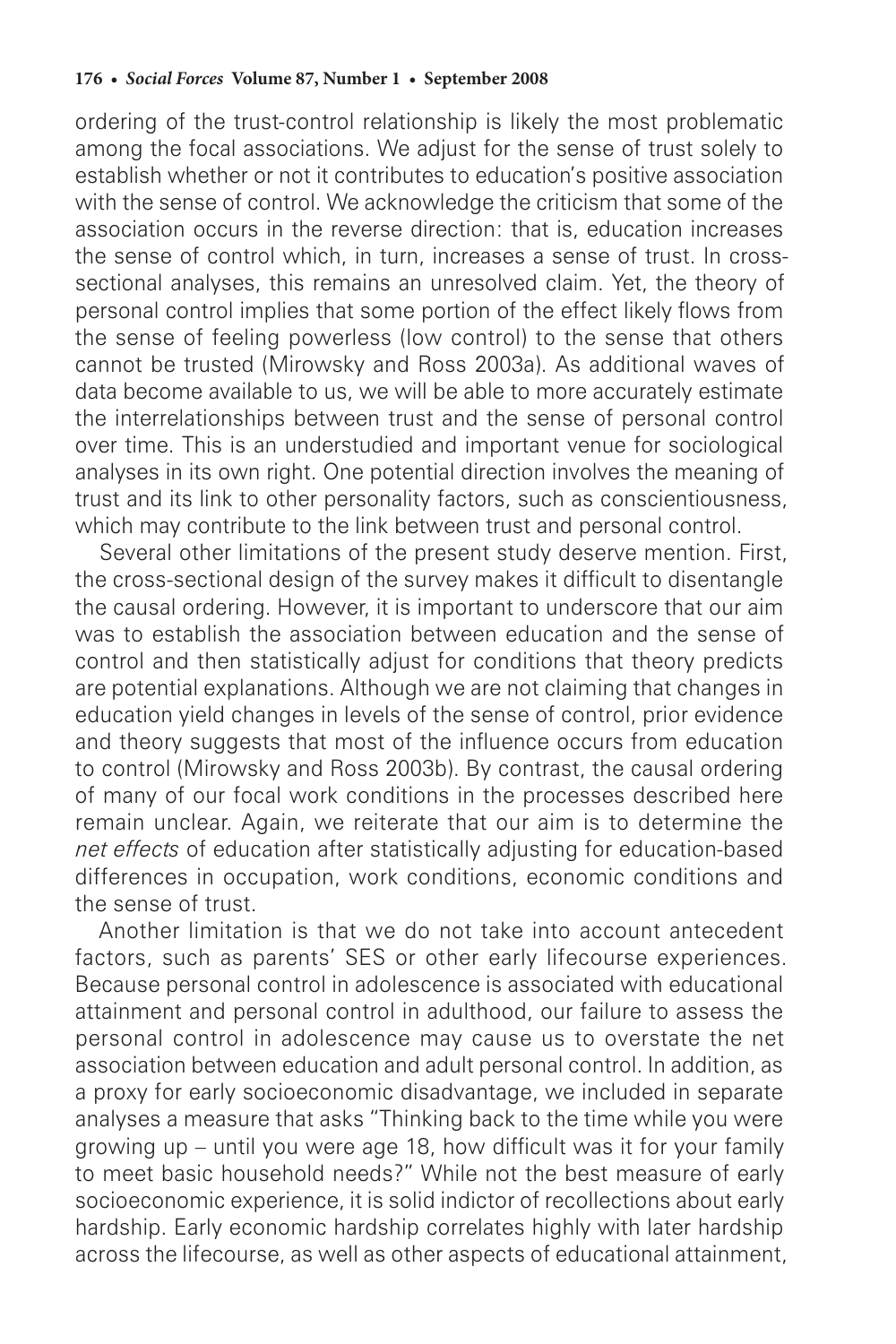occupational experience, and work conditions (Pudrovska et al. 2005). Our analyses revealed that there is no additional explanatory benefit of including this proxy measure for early economic hardship (full analyses are available upon request).

A third caveat involves the limited information contained in our measure of education. We do not have information about the years of formal education, academic major, the prestige of the university, or lifecourse patterns in educational attainment. Some individuals may have obtained additional schooling later in life to achieve higher status work conditions; some workplaces may encourage and subsidize additional schooling. The sense of control may also influence selection into and out of education. Despite these limitations, we document and describe a positive association between education and control. Next steps for research include efforts to understand the extent to which variations in the nature and form of education, as well as the effects of discrepancies between educational attainment and occupational achievements and expectations over the lifecourse, influences the sense of control.

#### **Conclusion**

Education is a source of status inequality and human capital. It yields resources that bolster the sense of control, but it can also generate stressors of higher status that erode feelings of control. Our study contributes to the literature on the psychosocial benefits of education in several ways. First and foremost, we have presented results from a recent nationally representative survey of working adults that has allowed us to replicate and extend the findings of prior research based on different data sets. More importantly, we have been able to underscore the ways that education seems to yield achievements in occupation and work life. Unlike prior research, we have more explicitly traced education's theoretical and empirical links to allocation and socialization processes that, in turn, help explain the positive association between education and the sense of personal control. Specifically, the well-educated tend to have higher status occupations and are often in work roles with higher levels of schedule control, challenging, interesting and enriching work, and better pay. Given that these conditions are related positively to the sense of control, the adjustment for these patterns partially accounts for education's positive link to personal control.

Finally, our observations extend theoretical views about the relevance of education *and* personal control by describing the ways that education connects primarily to the resources of higher status occupational and work conditions. The fact that professionals tend to enjoy more schedule control and challenging, interesting, and enriching work fully contributes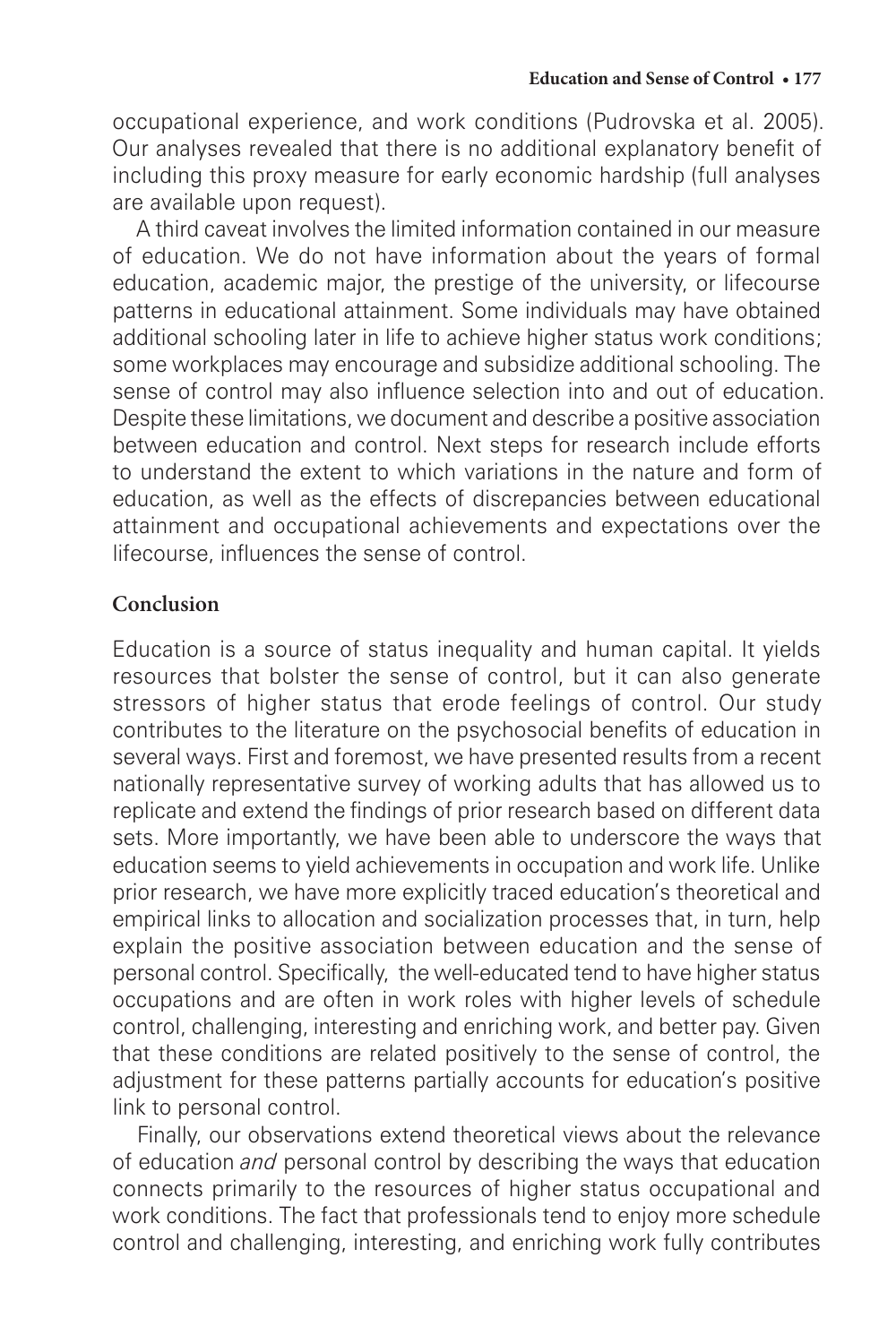to occupation-based differences in personal control. And yet, we find that education-based differences in control remain net of our adjustments for the conditions identified as components of allocative processes. To further help explain why education increases a sense of personal control, we identify the socialization benefits of education by discovering that the sense of trust mediates the education-control association. Collectively, our efforts continue a long-standing sociological interest in the ways that objective social conditions influence actors' sense of their own agency in the important events, outcomes and directions of their lives, and the specific ways that education is likely to represent a fundamental component in these processes (Pallas 2000).

#### **Notes**

1. To obtain the sample, we used a list-assisted random digit dialing selection drawn proportionally from all 50 states from GENESYS Sampling Systems. The sampling approach employed the List  $+1$  method, which tends to yield a higher proportion of productive numbers (Lepkowski 1988). List-assisted RDD is widely accepted now by most social survey research organizations as a cost-effective alternative to the pure RDD methods originally developed by Waksberg (1978). List-assisted RDD increases the probability of encountering residential numbers while minimizing the biases often associated with nontraditional RDD techniques.

For our study, GENESYS generated a sample from 50 states that was drawn in proportion to the distribution of households. The total sample was based on: (1. telephone numbers associated with residential households; (2. households agreeing to answer the screening questions; (3. successfully screened households that have one or more adult members who are currently working; and (4. eligible households with a subsampled adult who agreed to participate in the interview.

2. Mirowsky and Ross observe alpha reliabilities for their SOC index of .68 (2003a) and .574 (1990); ours is slightly lower (.51). Is lower reliability problematic? According to Ross and Mirowsky (1992:221), "the index is used as a dependent variable in the analyses; therefore, random measurement error makes the tests of significance conservative (less power) but does not bias the regression coefficients" (also see Bohrnstedt and Carter 1971; Mirowsky and Ross 1991, 1996). Although lower reliability slightly degrades t-values, our analyses yield results that are not borderline. The most likely reason for the lower alpha in our survey is reduced variance in personal control because of the inclusion of employed individuals only. Alphas are essentially estimates of the proportion of variance in the measure explained by the latent factor producing the correlations among the responses. Reducing the factor variance reduces the explained variance but not the random variance. That changes the ratio and reduces the reliability estimates. Sample restrictions leave the unstandardized factor loadings unchanged while reducing the r-squares for subscales or individual items. Mirowsky and Ross's (2003a) survey is a representative survey of all Americans – employed and non-employed – and they *oversample* adults 65 and older. These sample properties increase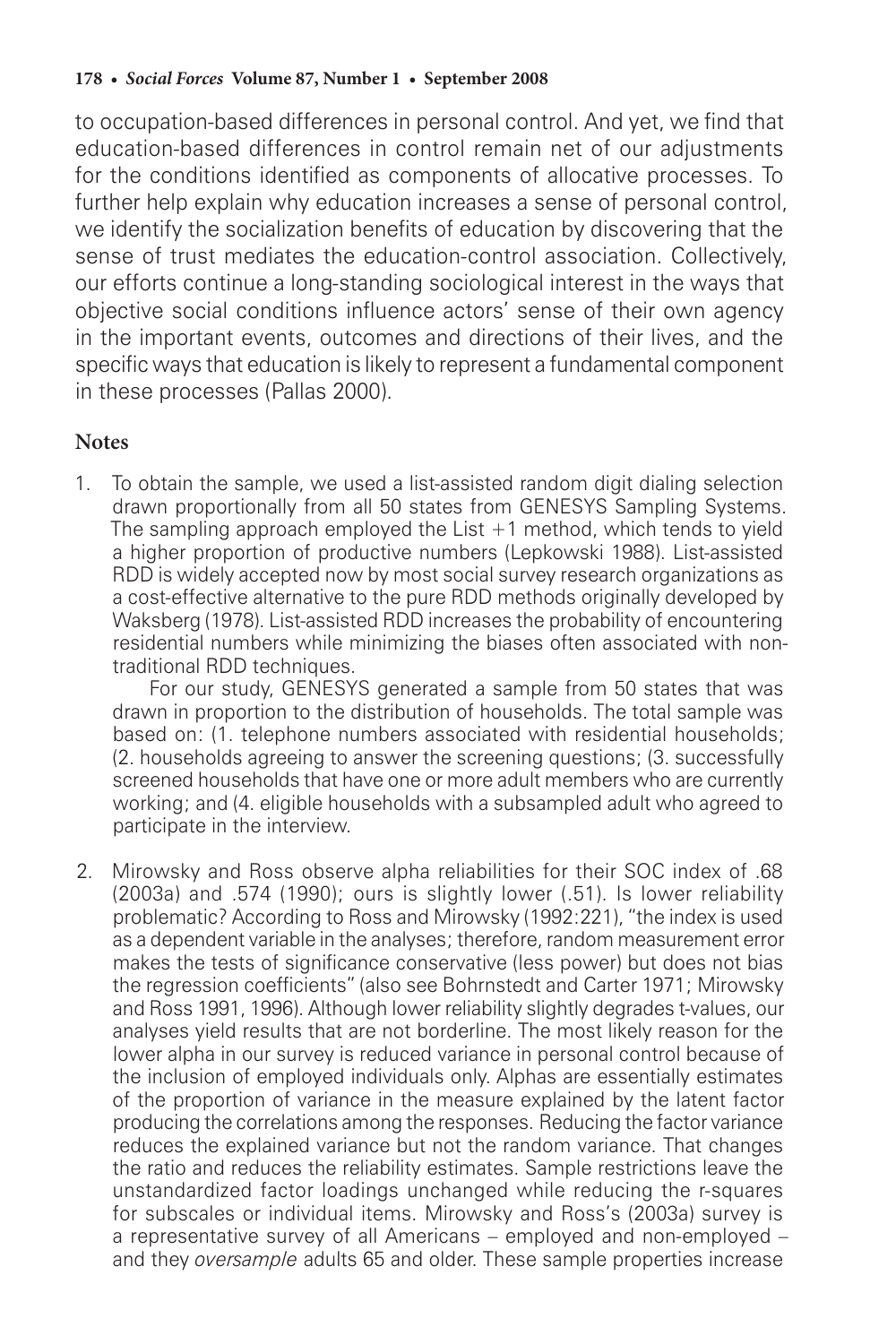variance in the SOC measure because the unemployed have lower SOC than the employed (Ross and Mirowsky 1992) and average levels of SOC decrease at an accelerating rate among adults older than age 55 (Mirowsky 1995). Recognizing reliability concerns, Wolinsky and colleagues (2004:730) examined the short-term stability of the SOC index with test-retest interviews one to four days after interviews from a longitudinal study. They observed moderate to high item-level agreement; high agreement was also observed at the scale score level. They concluded that the SOC index has "substantial reproducibility" and "acceptable stability" for cross-sectional studies.

- 3. Recognizing the limitations of single-item measures, we considered combining challenging, interesting, and enriching work items into indices in several ways. For example, if we combined these into one index (factor loadings range from .50 to .73), that index is associated positively with personal control but explains less variance than individual items and neglects the *independent effects* of items. We tried other combinations of items, but none yielded better estimates than analyses based on the individual items (also see Ross and Wright 1998).
- 4. Tests for mediating effects indicate that schedule control, challenging work, interesting work, enriching work, income, economic security and trust contribute significantly to the reductions in the education coefficients; challenging work, economic security, and trust have the overall largest net mediating effects (Preacher and Leonardelli 2001; Sobel 1982).
- 5. We also test for gender- and race-contingent effects of education and work conditions on the sense of control. The education-based patterns observed on Model 1 of Table 4 are generally similar by gender and race (analyses available upon request). For race, we had to analyze whites vs. a category that combined all other groups because of small race-by-education cell sizes.

#### **References**

Becker, Gary S. 1993. *Human Capital. 3rd edition.* Columbia University Press.

- Bidwell, Charles. 1989. "The Meaning of Educational Attainment." *Research in the Sociology of Education and Socialization* 8:117-38.
- Bobo, Lawrence, and Frederick C. Licari. 1989. "Education and Political Tolerance: Testing the Effects of Cognitive Sophistication and Target Group Affect." *Public Opinion Quarterly* 53(3):285-308.
- Bohrnstedt, George W., and Michael Carter. 1971. "Robustness in Regression Analysis." Pp. 188-46. *Sociological Methodology 1971*. Herbert L. Costner, editor. Jossey-Bass.
- Coleman, James S. 1988. "Social Capital in the Creation of Human Capital." *American Journal of Sociology* 94(Supplement):S95-S120.

Collins, Randall. 1979. *The Credential Society*. Academic Press.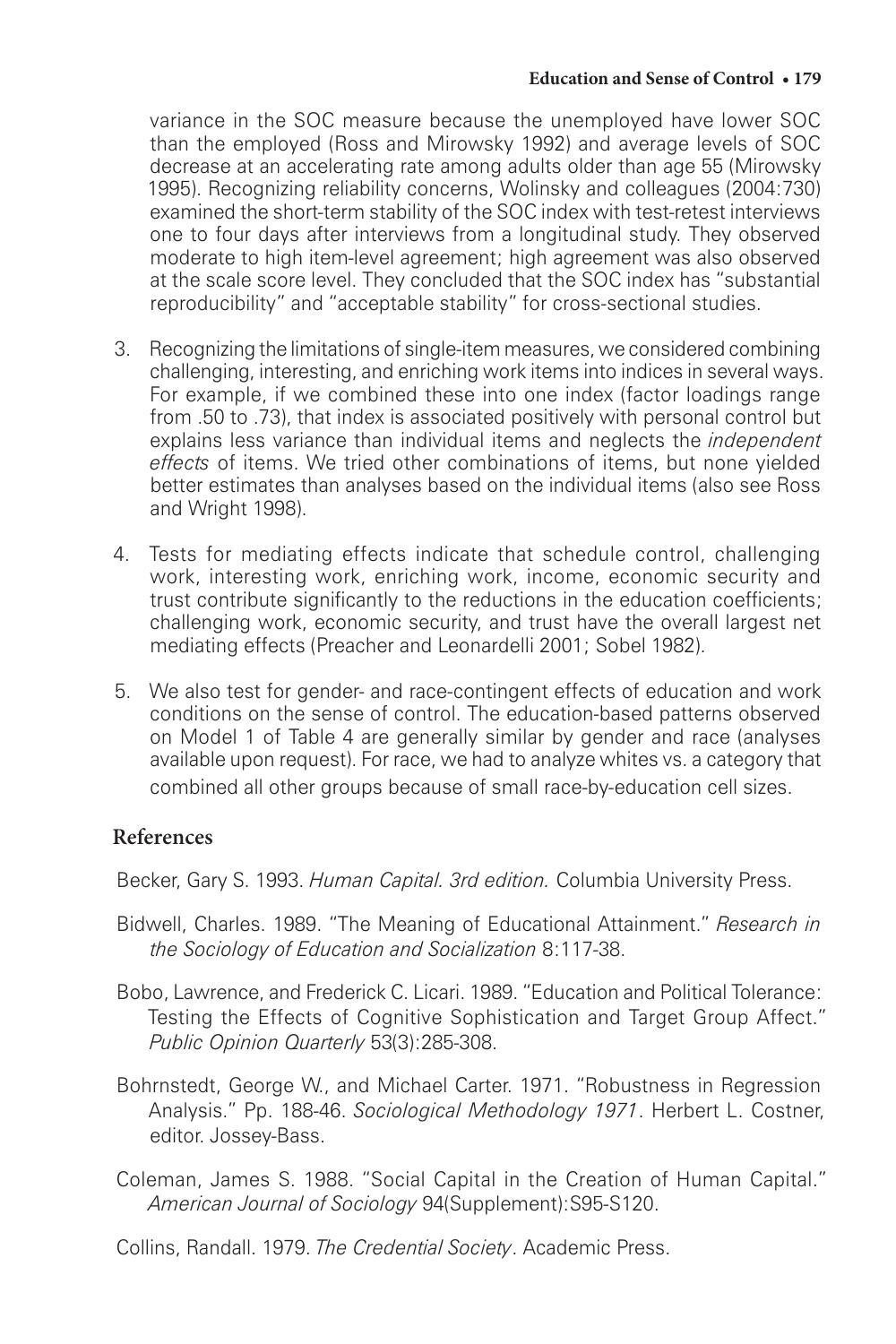Coser, Lewis. 1974. *Greedy Institutions*. Free Press.

- Elliott, James R., and Ryan A. Smith. 2004. "Race, Gender, and Workplace Power." *American Sociological Review* 69(3):365-86.
- Fitness, Julie. 2000. "Anger in the Workplace: An Emotion Script Approach to Anger Episodes between Workers and their Superiors, Co-Workers and Subordinates." *Journal of Organizational Behavior* 21(2):147-62.
- Grusky, David B. and Thomas A. DiPrete. 1990. "Recent Trends in the Process of Stratification. *Demography* 27(4):617-37.
- Hodson, Randy. 2001. *Dignity at Work*. Cambridge University Press.
- Hunter, Alfred A. 1988. "Formal Education and Initial Employment: Unraveling the Relationships between Schooling and Skills over Time." *American Sociological Review* 53(5):753-65.
- Hyman, Herbert H., and Charles R. Wright. 1979. *Education's Lasting Influence on Values.* University of Chicago Press.
- Jacobs, Jerry A., and Kathleen Gerson. 2004. *The Time Divide: Work, Family and Gender Inequality*. Harvard University Press.
- Jones, Warren H., Laurie Couch and Susan Scott. 1997. "Trust and Betrayal: The Psychology of Getting Along and Getting Ahead." Pp. 466-85. *Handbook of Personality Psychology*. Robert Hogan, John Johnson and Stephen Briggs, editors. Academic Press.
- Kerchkhoff, Alan C. 1976. "The Status Attainment Process: Socialization or Allocation?" *Social Forces* 55(2):368-81.
- Kerchkhoff, Alan C., Stephen W. Raudenbush and Elizabeth Glennie. 2001. "Education, Cognitive Skill, and Labor Force Outcomes." *Sociology of Education* 74(1):1-24.
- Kingston, Paul W., Ryan Hubbard, Brent Lapp, Paul Schroeder and Julia Wilson. 2003. "Why Education Matters." *Sociology of Education* 76(1):53-70.
- Kohn, Melvin L. 1976. "Occupational Structure and Alienation." *American Journal of Sociology* 82(1):111-31.
- Kohn, Melvin L., and Carmi Schooler 1969. "Class, Occupation, and Orientation." *American Sociological Review* 34(5):659-78.

. 1973. "Occupational Experience and Psychological Functioning: An Assessment of Reciprocal Effects." *American Sociological Review*  38(1):97-118.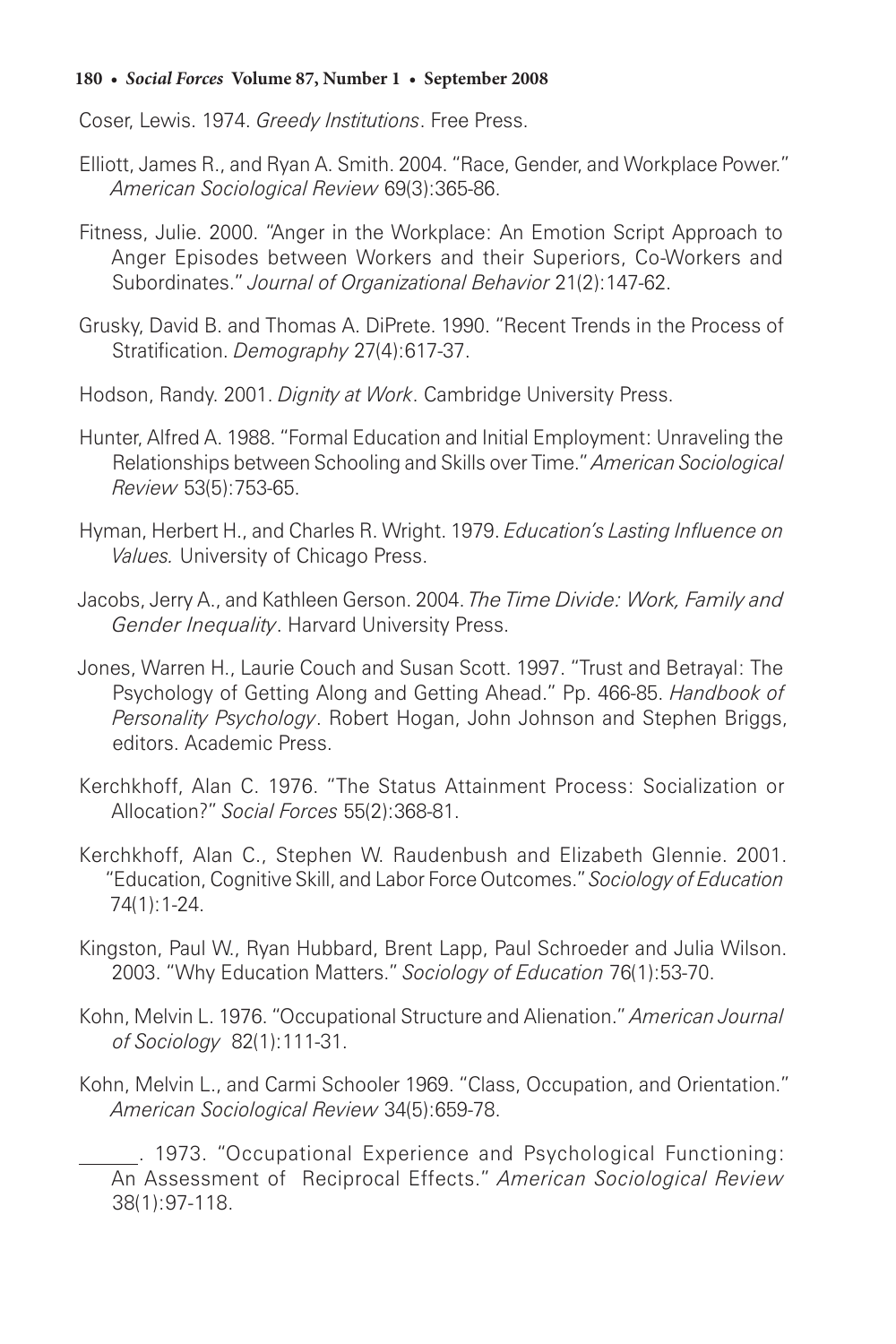. 1982. "Job Conditions and Personality: A Longitudinal Assessment of Their Reciprocal Effects." *The American Journal of Sociology* 87(6):1257-86.

- Lepkowski, James M. 1988. "Telephone Sampling Methods in the United States." Pp. 73-98. *Telephone Survey Methodology*. Robert M. Groves, Paul P. Biemer et al., editors. Wiley & Sons.
- Marx, Karl. 1983[1852]. "From the Eighteenth Brumaire of Louis Bonaparte." *The Portable Karl Marx*. Eugene Kamenka, editor. Penguin.
- Miller, Joanne, Carmi Schooler, Melvin L. Kohn and Karen A. Miller. 1979. "Women and Work: The Psychological Effects of Occupational Conditions." *American Journal of Sociology* 85(1):66-94.
- Mirowsky, John. 1995. "Age and the Sense of Control." *Social Psychology Quarterly* 58(1):31-43.

. 1999. "Analyzing Associations Between Mental Health and Social Circumstances." Pp. 105-26. *Handbook of the Sociology of Mental Health*. Carol S. Aneshensel and Jo C. Phelan, editors. Kluwer Academic/Plenum Publishers.

Mirowsky, John, and Catherine E. Ross. 1990. "The Consolation-Prize Theory of Alienation" *American Journal of Sociology* 95(6):1505-35.

. 1991. "Eliminating Defense and Agreement Bias from Measures of the Sense of Control: A 2 × 2 Index." *Social Psychology Quarterly* 54(2):127-45.

. 1996. "Fundamental Analysis in Research on Well-Being: Distress and the Sense of Control." *The Gerontologist* 36(5):584-94.

. 2003a. *Social Causes of Psychological Distress, 2nd Edition*. Aldine De Gruyter.

. 2003b. *Education, Social Status, and Health*. Aldine De Gruyter.

Pallas, Aaron M. 2000. "The Effects of Schooling on Individual Lives." Chapter 22. *Handbook of the Sociology of Education*. Maureen T. Hallinan, editor. Kluwer Academic/Plenum.

. 2003. "Educational Transitions, Trajectories, and Pathways." Pp. 165-84. *Handbook of the Life Course*. Jeylan T. Mortimer and Michael J. Shanahan, editors. Kluwer Academic/Plenum.

- Pascarella, Ernest T., and Patrick T. Terenzini. 1991. *How College Affects Students*. Jossey-Boss.
- Pearlin, Leonard I. 1999. "The Stress Process Revisited: Reflections on Concepts and Their Interrelationships." Pp.395-415. *Handbook of the Sociology of Mental Health*. Carol S. Aneshensel and Jo C. Phelan, editors. Plenun.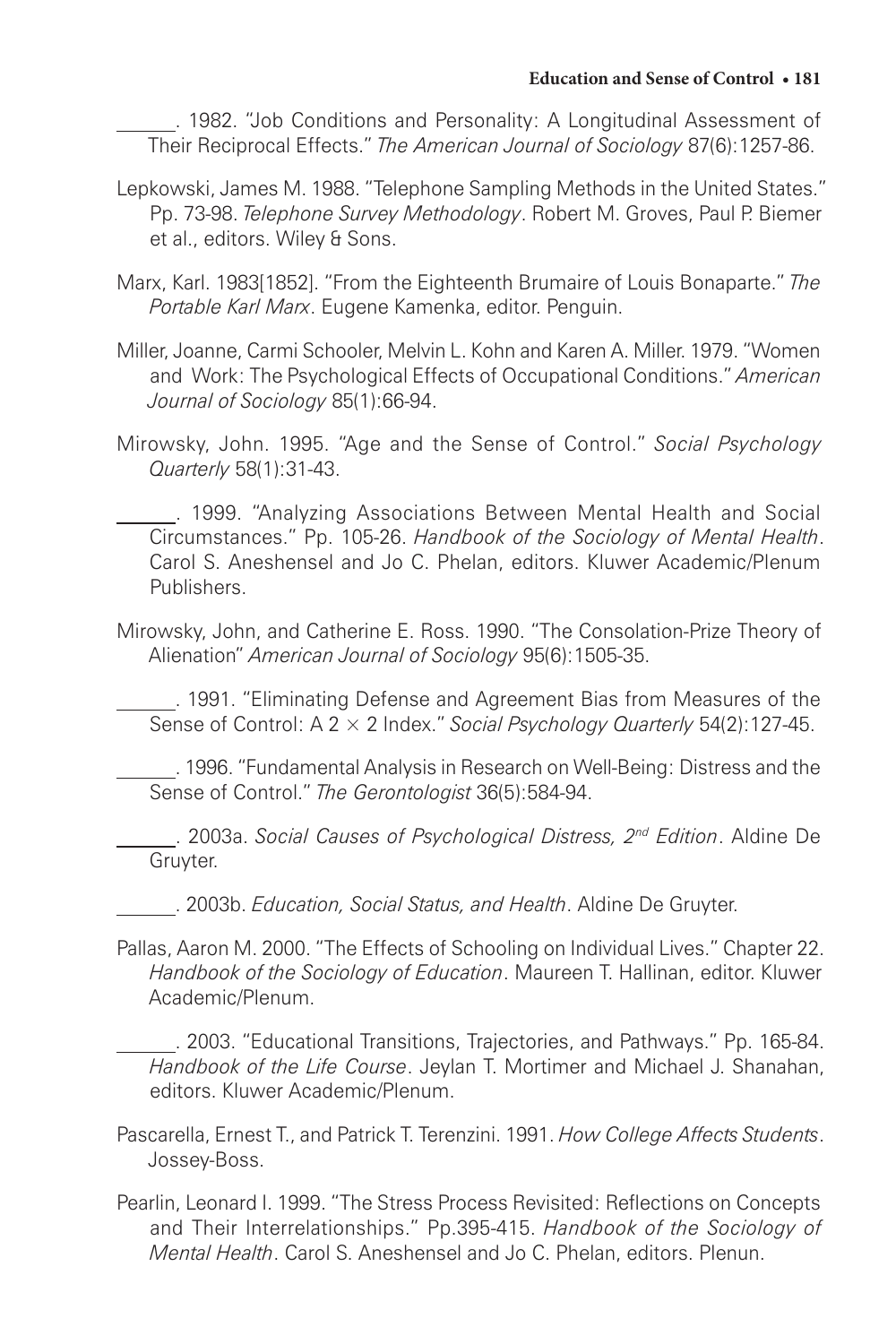- Preacher, Kristopher J., and Geoffrey J. Leonardelli. 2001. "Calculation for the Sobel Test: An Interactive Calculation Tool for Mediation Tests. Found at: http://www.unc.edu/~preacher/sobel/sobel.htm.
- Pudrovska, Tetyana, Scott Schieman, Leonard I. Pearlin and Kim Nguyen. 2005. "The Sense of Mastery as a Mediator and Moderator in the Association between Economic Hardship and Health in Late-Life" *Journal of Aging and Health* 17(5):634-60.
- Putnam, Robert D. 2000. *Bowling Alone: The Collapse and Revival of American Community*. Simon & Schuster.
- Rosenberg, Morris, 1956. "Misanthropy and Political Ideology." *American Sociological Review* 21(6):690-95.
- Ross, Catherine E. 2000. "Occupations, Jobs, and the Sense of Control." *Sociological Focus* 33(4):409-20.
- Ross, Catherine E., and John Mirowsky. 1992. "Households, Employment, and the Sense of Control" *Social Psychology Quarterly* 55(3):217-35.
- Ross, Catherine E., and Barbara F. Reskin. 1992. "Education, Control at Work, and Job Satisfaction." *Social Science Research* 21(2):134-48.
- Ross, Catherine E., and Jaya Sastry. 1999. "The Sense of Personal Control: Social-Structural Causes and Emotional Consequences." Pp. 369-94. *Handbook of the Sociology of Mental Health*. Carol S. Aneshensel and Jo C. Phelan, editors. Kluwer.
- Ross, Catherine E., and Marylyn P. Wright. 1998. "Women's Work, Men's Work, and the Sense of Control." *Work and Occupations* 25(33):333-55.
- Rotter, Julian B. 1966. "Generalized Expectancies for Internal vs. External Control of Reinforcements." *Psychological Monographs* 80(1):1-28.

- Schieman, Scott. 2002. "Socioeconomic Status, Job Conditions, and Well-Being: Self-Concept Explanations for Gender-Contingent Effects." *The Sociological Quarterly* 43(4):627-46.
- Schieman, Scott, Yuko Kurashina and Karen Van Gundy. 2006. "The Nature of Work and the Stress of Higher Status." *Journal of Health and Social Behavior* 47(3):242-57.
- Seeman, Melvin. 1967. "On the Personal Consequences of Alienation in Work." *American Sociological Review* 32(2):273-85.

<sup>. 1980. &</sup>quot;Interpersonal Trust, Trustworthiness, and Gullibility." *American Psychologist* 35(1):1-7.